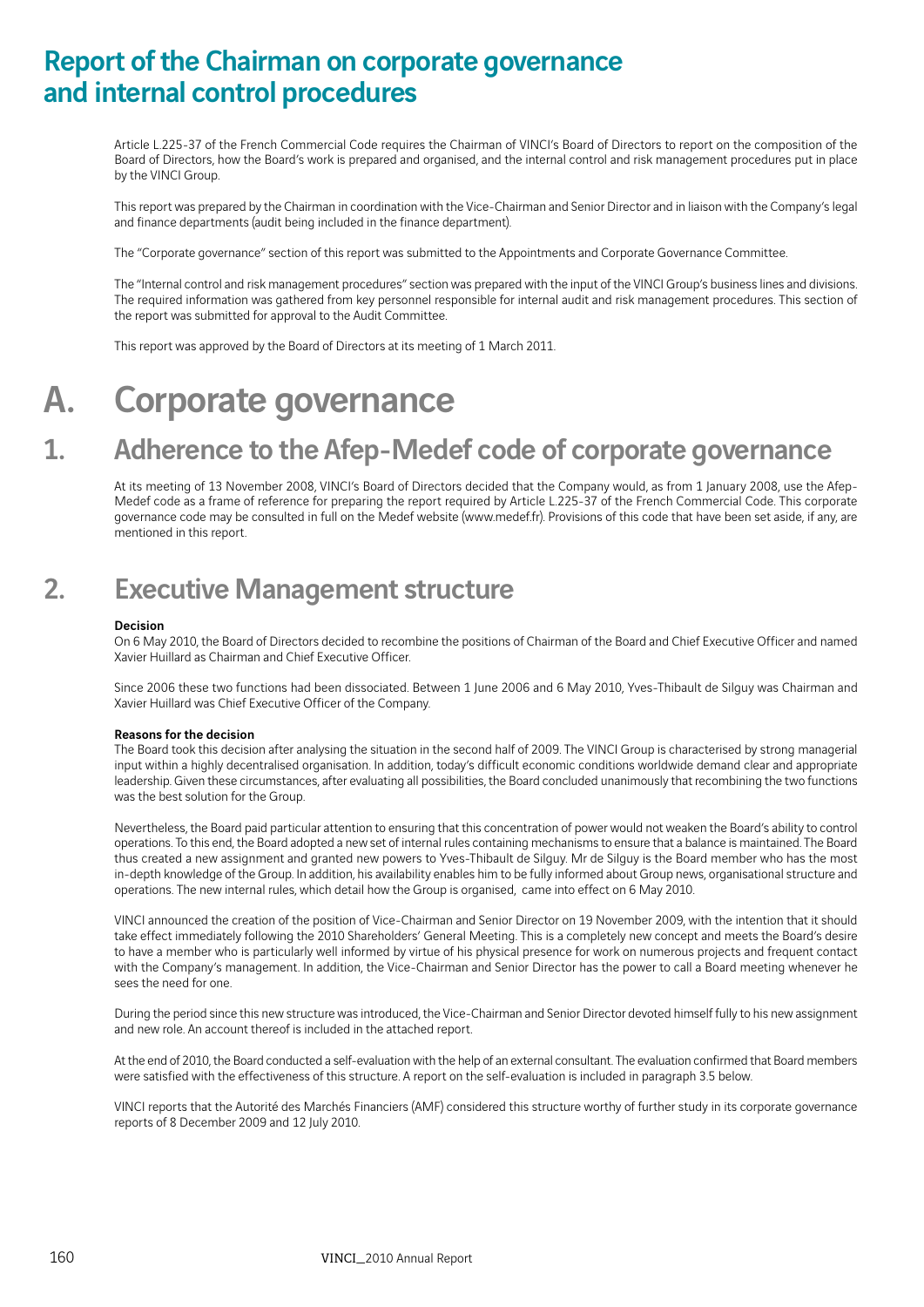### Chairman and Chief Executive Officer

Xavier Huillard, Chairman and Chief Executive Officer since 6 May 2010:

- organises and directs the work of the Board and reports thereon to the Shareholders' General Meeting. He ensures the proper functioning of the various corporate bodies and committees and, in particular, ensures that the directors are able to fulfil their responsibilities.
- he has the broadest powers to act in all circumstances in the Company's name. He exercises these powers within the limits of the corporate purpose and subject to the powers that the law attributes expressly to shareholders and to the Board of Directors. He represents the Company in its dealings with third parties and is responsible for overall operational management of the Group.

He provides the Board and its committees with the information they need, reports on the highlights of the Group's operations over the period and implements the Board's decisions.

The Company's material transactions, referred to in paragraph 3.3 below, are subject to prior approval by the Board. Furthermore, the Chairman and Chief Executive Officer regularly presents the Group's performance, prospects and strategy to the financial community, in particular through road shows.

Mr Huillard chairs the Executive Committee and the Management and Coordination Committee. The Executive Committee had 13 members as of the date of this report. It met 25 times in 2010, with an average of two meetings per month. The Management and Coordination Committee is composed of the members of the Executive Committee and the Group's main operational and functional executives. Its purpose is to ensure broad consultation on VINCI's strategy and position and on policies that affect multiple Group entities. This committee has 37 members and met four times in 2010.

Mr Huillard also chairs the Risk Committee mentioned in paragraph 4.3 of part B.

### Vice-Chairman and Senior Director

Yves-Thibault de Silguy was Chairman of the Board until 6 May 2010 when he was named Vice-Chairman and Senior Director.

Since then, he has had a dual remit:

- assisting the Chairman and Chief Executive Officer, as part of corporate governance, in organising the work of the Board and its committees;
- providing the Board with his insight on transactions it will have to consider, supplementing the activity of the Board committees, and ensuring the proper functioning of governance bodies on behalf of the Board. In particular, the Vice-Chairman and Senior Director has the authority to call a Board meeting and include any item of his choosing on the agenda.

Mr de Silguy also chairs the Appointments and Corporate Governance Committee and the Strategy and Investments Committee. He takes part in numerous meetings with individual shareholders.

Lastly, Mr de Silguy assists and advises the Chairman and Chief Executive Officer on specific assignments, such as high-level representation of the Company to governmental authorities and to the Group's major business partners in France and abroad. He spends a significant part of his time meeting the managers of the Group's subsidiaries and providing them, as needed, with his assistance in their relations with their major clients. These support and advisory services are governed by a services agreement approved by the Shareholders' General Meeting of 6 May 2010.

## 3. The Board of Directors

## 3.1 Composition of the Board of Directors - Independence of members

At the date of this document, the Board of Directors had 14 members, including one member representing employee shareholders.

Women represent 7% of the Board members, and the Board plans to comply, within the specified time frame, with French law no. 2011-103 of 27 January 2011 concerning the balance between men and women on Boards of Directors and Supervisory Boards and concerning equal status for men and women.

In 2010, shareholders renewed the Board appointments of Yves-Thibault de Silguy, Xavier Huillard, Dominique Ferrero and Henri Saint Olive. They also appointed Qatari Diar Real Estate Investment Company as a new director, following this company's acquisition of an equity interest in VINCI in connection with VINCI's acquisition of Cegelec.

The Shareholders' General Meeting of 2 May 2011 will be asked to renew the terms of Pascale Sourisse, Robert Castaigne and Jean-Bernard Lévy as directors and to appoint a director representing employee shareholders to replace Denis Vernoux, who has resigned with effect from the next Shareholders' General Meeting.

The term of office of directors is four years. The directors' terms of office expire at different times, such that approximately one-quarter of the Board is renewed every year.

The Company's Articles of Association provide that no one may be appointed or re-appointed as a director after reaching the age of 75 and that no more than one-third of the directors in office at the close of the financial year for which shareholders are asked to approve the financial statements may be over 70.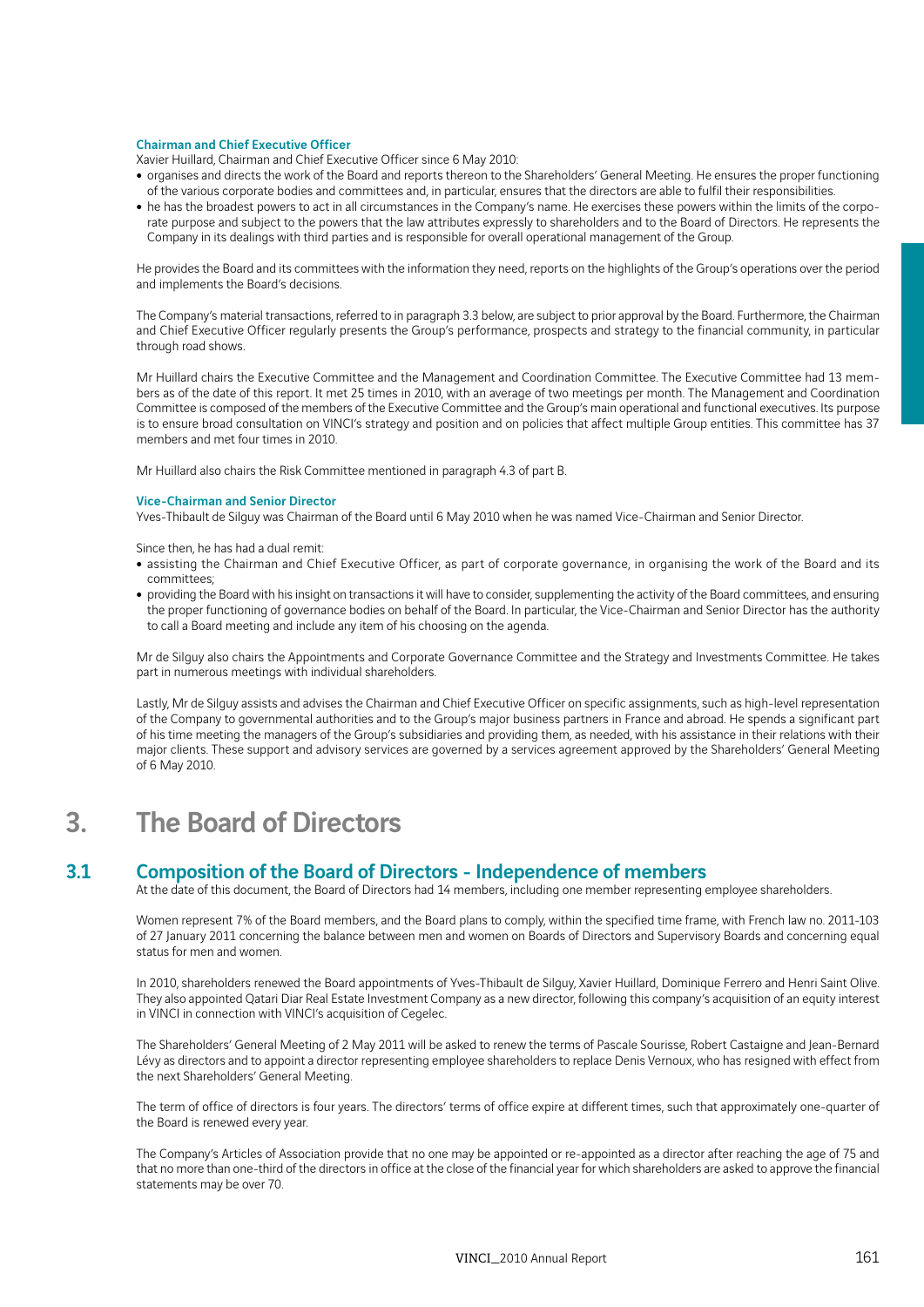At its meeting of 1 March 2011, the Board also made an assessment of the current directors' independence, as required by the Afep-Medef code and in accordance with the criteria of that code.

The Board has decided, as in the past, to exclude the code's criterion stipulating that directors should not serve for longer than 12 years. This is because the Board believes that, in VINCI's case, a director who has been on the Board for more than 12 years can still act independently. The Group's businesses have a long-term component (Concessions) and as such, it is important that the Board have directors with sufficient perspective over its multi-year activities.

After receiving the report of the Appointments and Corporate Governance Committee, the Board examined the situation of each member and arrived at the following conclusions.

#### Directors who cannot be considered independent

- Xavier Huillard, Chairman and Chief Executive Officer;
- Yves-Thibault de Silguy, Vice-Chairman and Senior Director, in light of the positions he previously occupied in the Group and the fact that there is a services agreement linking him to the Group;
- Jean-Pierre Lamoure, who has been a Group employee and is currently Chairman of Soletanche Freyssinet, a wholly owned subsidiary of VINCI;
- Denis Vernoux, director representing employee shareholders, in light of the fact that he is an employee of a subsidiary of VINCI (VINCI Construction Grands Projets). The Board noted that Mr Vernoux is an elected member of an employee representative body, which gives him protection that could enable him to be considered an independent director under the European Commission Recommendation No. 2005/162/ CE of 5 February 2005. The Board also noted that the person replacing Mr Vernoux as director representing employee shareholders could not be considered an independent director for the same reasons.

### Directors who can be considered independent

The Board of Directors believes that the following members of the Board are independent. It believes that even if some of them do not meet certain criteria set out by the Afep-Medef code, the judgement of these individuals is completely autonomous, ensuring that they can carry out their remit in a fully independent manner.

- Dominique Bazy, since the Board has found that there is no business relationship between VINCI and Barber Hauler Capital Advisers, of which Mr Bazy is managing partner. During its examination, the Board noted that Mr Bazy held a position in an investment bank (UBS) less than five years ago and that he has been a director of VINCI since 1996, i.e. more than 12 years. However, the Board believes that these circumstances do not alter his independence of judgement;
- Robert Castaigne, who was Chief Financial Officer of Total and a member of its Executive Committee until May 2008. The Board believes, however, that any links that may exist between the Total Group and the VINCI Group (e.g. through construction or supply contracts that could exist between the subsidiaries of the two groups) are not significant enough to alter Mr Castaigne's independence of judgement;
- . François David, who is Chairman of Coface. The Board believes, however, that any links that may exist between the Coface Group and the VINCI Group (e.g. insurance policies for contracts entered into by VINCI subsidiaries outside France) are not significant enough to alter Mr David's independence of judgement;
- Dominique Ferrero, because he no longer has an operational role in the Natixis Group. The Board took into consideration Mr Ferrero's statements, according to which his functions did not give rise to any conflict of interest in 2010;
- Patrick Faure, who has been a VINCI director since 1993, i.e. for over 12 years. He also sits on the Board of Directors of Cofiroute, a company controlled by VINCI. However, the Board believes that these circumstances do not alter his independence of judgement;
- Jean-Bernard Lévy, who is Chairman of the Management Board of Vivendi. The Board believes that any links that may exist between VINCI and certain subsidiaries of the Vivendi Group are not significant enough to alter Mr Lévy's independence of judgement;
- Henri Saint Olive, who is Chairman of Banque Saint Olive, which might enter into transactions with the Company or its subsidiaries or into private transactions with certain executives thereof. The Board believes, however, that such transactions are not significant enough to alter Mr Saint Olive's independence of judgement;
- Michael Pragnell, who held management responsibilities within Syngenta AG until 2007. This company has no business relationship with the VINCI Group;
- Pascale Sourisse, who has management responsibilities within the Thales Group. The Board believes, however, that any links that may exist between the Thales Group and the VINCI Group are not significant enough to alter Ms Sourisse's independence of judgement;
- Qatari Diar Real Estate Investment Company. The Board has noted that the Qatari Diar Group holds less than 6% of the shares and voting rights of VINCI and that the VINCI and Qatari Diar Groups are partners in a joint venture called Qatari Diar VINCI Construction (QDVC), the business of which consists in developing construction activities in Qatar and elsewhere in the Middle East. Alain Maillot, a lawyer and Qatari Diar's permanent representative until 1 March 2011, does not personally exercise a professional activity for the Group, giving him independence of judgement. Furthermore, the Board believes that the relationship between the law firm Darrois Villey Maillot Brochier, of which Mr Maillot is a partner, and the VINCI Group are not significant enough to alter Mr Maillot's independence of judgement. As of 1 March 2011, Mr Maillot was replaced by Yousuf Ahmad Al Hammadi as permanent representative of Qatari Diar Real Estate Investment Company.

As a result of this evaluation, the Board of Directors considered that 10 of its 14 members, i.e. more than half, are independent.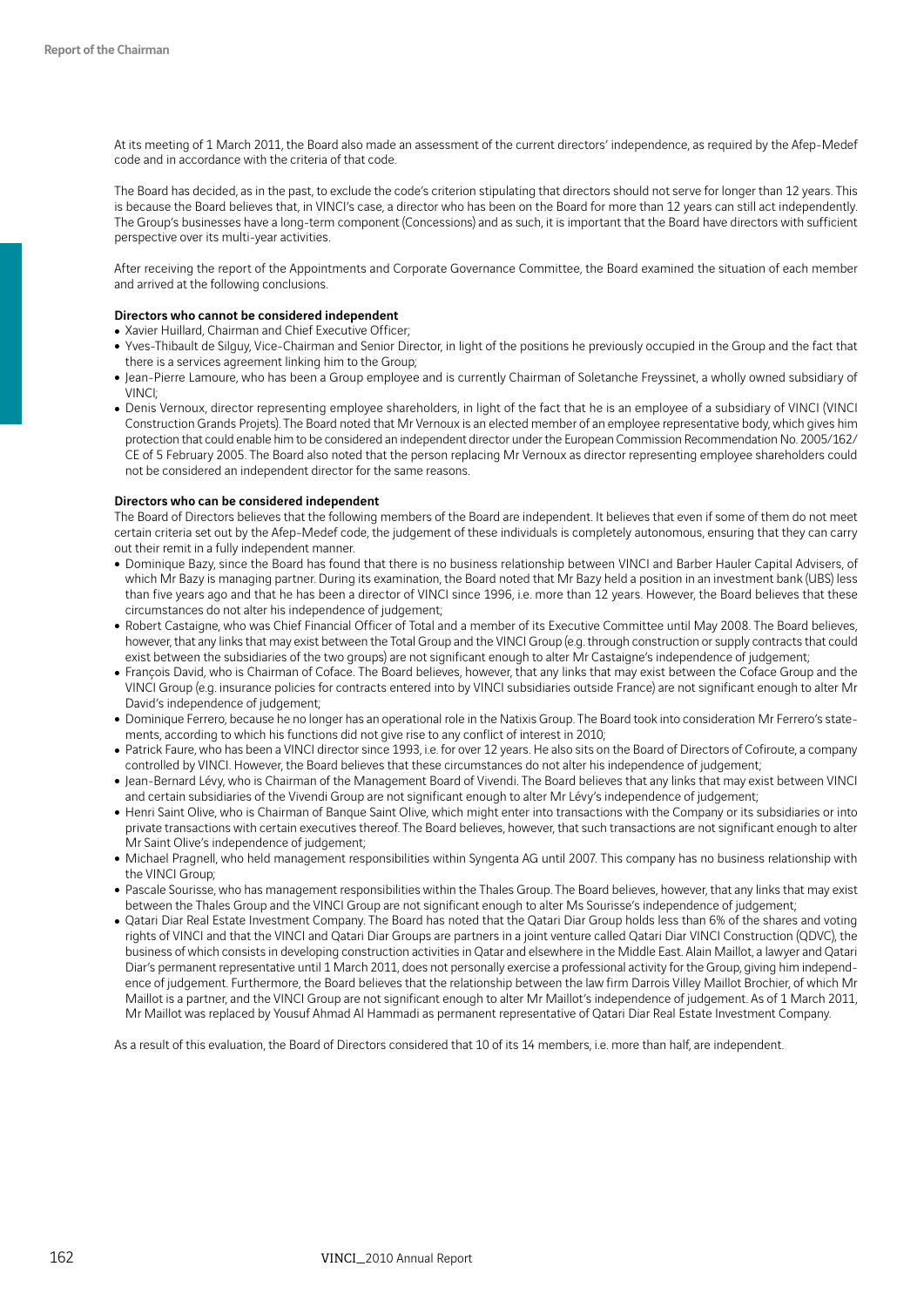## 3.2 Personal situation of company officers

As of the date this document was prepared and to the best of the Chairman's knowledge:

- there were no family links between any of VINCI's company officers;
- none of VINCI's company officers had been found guilty of fraud in the last five years;
- none of these individuals had been involved as a company officer in a bankruptcy, sequestration of assets or liquidation during the last five years and none had been incriminated or officially punished by a statutory or regulatory authority. None had been disqualified by a Court from serving as a member of a Board of Directors or corporate management or supervisory body of an issuer of securities, nor from being involved in the management or conduct of the affairs of an issuer of securities in the last five years;
- no company officer of VINCI had declared a conflict of interest in respect of any decisions taken by the Board of Directors in 2010.

## 3.3 The Board of Directors internal rules

In May 2003, the Board of Directors adopted a set of internal rules that is periodically updated. The most recent version came into effect on 6 May 2010 when the governance structure was changed. This document specifies the rules applicable to the Board and its committees, and it includes a code of ethics detailing the type of behaviour expected of each director. The internal rules may be consulted in their entirety on the Company's website (www.vinci.com).

The internal rules of the Board of Directors require, among other things, that the Board examines and gives prior approval to any significant transactions undertaken by the Company. These include strategic choices, material acquisitions and disposals of financial holdings and assets likely to alter the structure of the Company's balance sheet, any acquisitions and disposals of shareholdings and assets of €200 million or more, regardless of nature, as well as any transactions that fall outside the Company's announced strategy or that might be referred to it for its review by the Strategy and Investments Committee.

## 3.4 Conditions of preparation and organisation of the work of the Board

## 3.4.1 Functioning and work of the Board of Directors in 2010

The Board of Directors met eight times in 2010 and the average attendance rate at its meetings was 96%. The Board of Directors discussed all matters of importance relating to the Group's activities. The Board is assisted by the Executive Vice-President and Chief Financial Officer. The General Counsel acts as the Board Secretary.

During its 3 March 2010 meeting, the Board of Directors in particular:

- examined and approved the 2009 parent company and consolidated financial statements;
- recognised the work of the Audit Committee, the Strategy and Investments Committee, the Remuneration Committee and the Appointments Committee;
- set the variable remuneration of company officers for the 2009 financial year;
- set the rules for the remuneration and other benefits of the future Chairman and Chief Executive Officer;
- set the rules for Mr de Silguy's remuneration for his responsibilities from May 2010 onwards, in particular under a contract between VINCI and YTSeuropaconsultants, and followed up on the supplementary pension granted by the Company to Mr de Silguy (in particular the performance criteria examined by the Remuneration Committee);
- approved the terms of the various reports to shareholders, evaluated the independence of its members with respect to the criteria specified in the Afep-Medef code, proposed the reappointment of four Board members and the appointment of a new member, prepared and called the Shareholders' General Meeting of 6 May 2010, and approved the terms, agenda and resolutions submitted for shareholder approval;
- decided to submit an option to the Shareholders' General Meeting of 6 May 2010 for the payment of the final dividend in respect of 2009 in new shares;
- set the subscription price of shares to be issued in the context of the Group Savings Scheme France for the period from 3 May to 31 August 2010;
- approved the renewal of the Chief Executive Officer's powers regarding guarantees, suretyships and endorsements, and approved a guarantee and a sponsorship related to the Belvédère in the Domain of Marie Antoinette of the Château de Versailles.

During its 14 April 2010 extraordinary meeting, the Board of Directors in particular:

- approved the terms of the transfer to VINCI by the Qatari Diar Group of its holding in the Cegelec Group in exchange for a holding in VINCI, approved the contribution in kind to VINCI of shares in Cegelec Entreprise, approved an exchange of Cegelec Group shares in return for VINCI shares held in treasury and recognised the completion of the capital increase following the contribution;
- approved the acquisition of Faceo.

## During its 6 May 2010 meeting, the Board of Directors in particular:

- decided to recombine the positions of Chairman of the Board and Chief Executive Officer;
- appointed Xavier Huillard as Chairman and Chief Executive Officer and Yves-Thibault de Silguy as Vice-Chairman and Senior Director;
- recognised that the qualifying conditions for Mr de Silguy's supplementary pension had been met;
- modified the composition of the Board committees;
- examined the Group's business activities, financial condition and indebtedness for the first quarter of the year;
- examined the updated budget for 2010;
- gave authority to the Chairman and Chief Executive Officer to take appropriate action regarding the option to pay dividends in the form of shares;
- examined changes in the share capital and share buy-back programme;
- delegated its powers to the Chairman and Chief Executive Officer to issue guarantees, suretyships and endorsements, and for the purpose of recognising the capital increases in the form of new shares resulting from the exercise of rights and in the context of stock option exercises and the Group Savings Scheme;
- appointed a Secretary.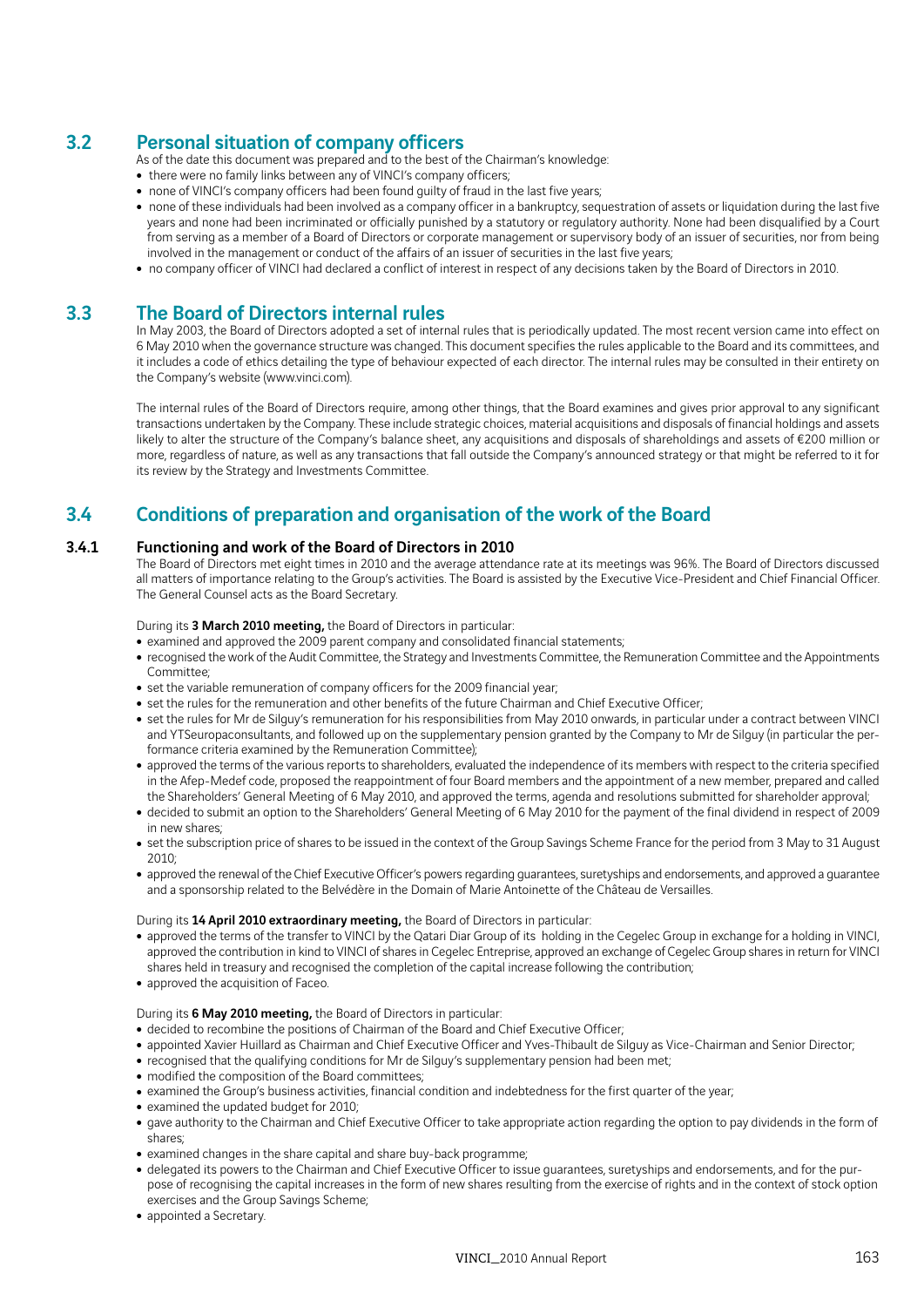During its 9 July 2010 meeting, the Board of Directors in particular:

- examined the Group's human resources policies;
- examined the Group's business activities and current developments;
- examined the first 2010 budget update and the Group's financial condition and indebtedness;
- recognised the work of the Audit Committee, the Strategy and Investments Committee, the Appointments and Corporate Governance Committee and the Remuneration Committee;
- decided to implement a performance share plan and a share subscription option plan;
- examined changes in the share capital and the share buy-back programme;
- set the subscription price of shares to be issued in the context of the Group Savings Scheme France for the period from 1 September to 31 December 2010;
- approved the creation of a structure to house "The City Factory" and approved the issuance of a guarantee.

#### During its 31 August 2010 meeting, the Board of Directors in particular:

- examined the organisation and activities of VINCI Autoroutes;
- examined the Group's business activities and current developments;
- examined and approved the half-yearly 2010 parent company and consolidated financial statements;
- examined the second 2010 budget update and the Group's financial condition and indebtedness;
- decided to pay an interim dividend in respect of 2010;
- examined changes in the share capital and the share buy-back programme;
- approved the issuance of a quarantee.

During its 21 September 2010 extraordinary meeting, the Board of Directors in particular:

• was informed of and examined the Group's situation and that of its employees in Niger.

#### During its 19 October 2010 meeting, the Board of Directors in particular:

- examined the Group's business activities, current developments, sales data, and its financial condition and indebtedness;
- examined changes in the share capital and the share buy-back programme;
- examined the Group's business activities in Qatar;
- set the subscription price of shares to be issued in the context of the Group Savings Scheme France for the period from 3 January 2011 to 29 April 2011.

#### During its 14 December 2010 meeting, the Board of Directors in particular:

- examined the Group's strategy, business activities and current developments;
- examined the third 2010 budget update, the 2011 budget, and the Group's financial condition and indebtedness;
- recognised the work of the Audit Committee and the Remuneration Committee;
- delegated the power to issue bonds to the Chairman and Chief Executive Officer;
- set the tentative schedule for the work of the Board of Directors in 2011;
- examined changes in the share capital and the share buy-back programme;
- approved the issuance of a guarantee.

One of the Board of Directors meetings was held in Doha, Qatar. On this occasion, the Board visited the Group's in-country construction sites.

### 3.4.2 The Board committees

The responsibilities and modus operandi of the committees are governed by the internal rules of the Board of Directors. Each committee has a role to play in analysing and preparing the Board discussions falling within its field of competence and in studying topics and/or projects that the Board or its Chairman may submit to it for review. It has consultative powers and acts under the authority of the Board, of which it is an extension and to which it is accountable. Minutes of each committee meeting are drawn up and distributed to the members of the Board of Directors.

## The Audit Committee

#### Terms of reference

The Audit Committee helps the Board monitor the accuracy and fair presentation of VINCI's parent company and consolidated financial statements and the quality of the information given.

In particular, its duties are to monitor:

- the process of compiling financial information: examine the Group's annual and half-yearly parent company and consolidated financial statements before they are presented to the Board, satisfy themselves that the accounting policies and methods are appropriate and consistently applied, warn against any non-compliance with these rules and monitor the quality of the information given to the shareholders;
- the effectiveness of the Group's internal control and risk management systems: (a) as concerns internal control, assess affiliates' internal control systems with the managers of the internal control function and examine with them the internal audit work, the conclusions drawn therefrom, the recommendations issued and the resulting follow-up; (b) as concerns risk management, review regularly the Group's financial condition and main financial risks and in particular off-balance-sheet commitments;
- the auditing of the parent company and consolidated financial statements by the Statutory Auditors and the independence of the Statutory Auditors: examine the Statutory Auditors' work programmes, conclusions and recommendations with them, as well as action taken as a result; verify compliance with the Statutory Auditors' obligation to be independent, assess proposals on the appointment of the Company's Statutory Auditors, on the renewal of their terms of office as well as their remuneration, and issue recommendations on this point;
- the Group's policy in respect of insurance;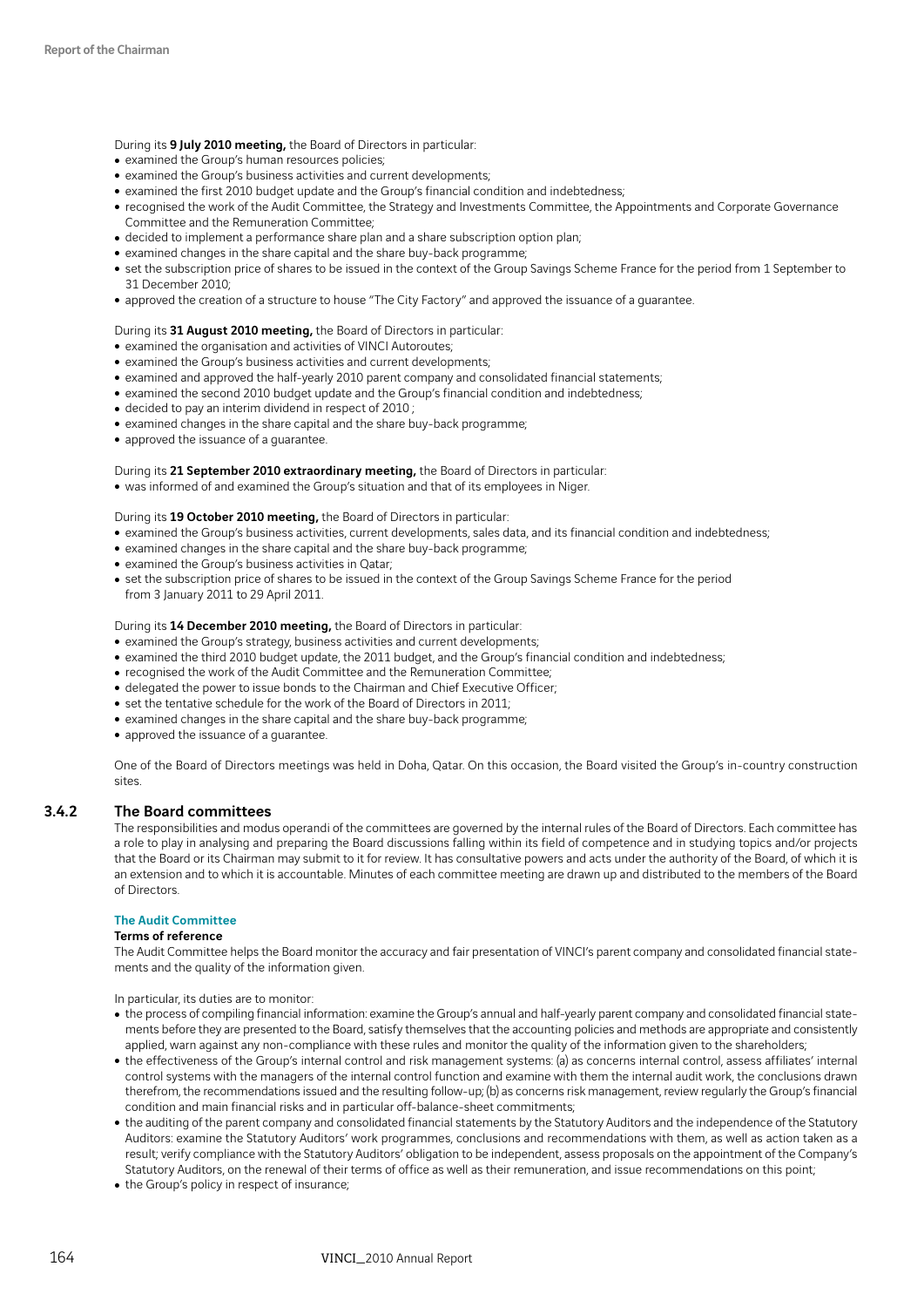• the setting up of procedures regarding ethics and competition and to ensure that there is a system for verifying that they are enforced.

#### Composition

The Audit Committee comprises at least three directors designated by the Board. The Executive Vice-President and Chief Financial Officer and the Statutory Auditors attend Audit Committee meetings. Since 14 May 2009, this committee has been composed of Henri Saint Olive (chairman), Robert Castaigne, Michael Pragnell and Pascale Sourisse.

All four are considered independent directors. By virtue of their professional experience and qualifications, the members of the Audit Committee have the expertise necessary to serve thereon. Their experience and qualifications are described in the curriculum vitae set forth in the Report of the Board of Directors on pages 115-118.

#### Activities in 2010

The Remuneration Committee met five times in 2010, with a participation rate of 100%.

In addition to the accounts prepared during the period, it examined:

- concerning internal control: the organisation of internal control at VINCI Concessions, the Report of the Chairman on internal control procedures, the annual self-assessment and the auditors' assignment;
- as concerns financial and accounting matters: the various budget updates, the Company's cash position and financial indebtedness, the Group's financing strategy and financial transactions under way, a project to shorten lead-times for production and publication of consolidated financial statements, off-balance-sheet commitments, the Group's tax position, and changes to IFRSs;
- risk management and in particular on-going disputes and the Group's insurance programme;
- the code of ethics and conduct;
- the services provided under the agreement with YTSeuropaconsultants.

#### The Strategy and Investments Committee

### Terms of reference

This committee helps the Board develop the Group's strategy. It examines proposed strategic investments and all transactions, including investments and divestments, that could have a material impact on the Group's scope, business activities, risk profile, earnings or balance sheet structure or on the Company's share price before they are presented to the Board.

In particular its duties are to:

- examine the Group's three-year plan;
- prepare the Board's discussions on Group strategy;
- formulate an opinion, for the benefit of the Executive Management, on proposed acquisitions or disposals of shareholdings of a value exceeding €50 million that do not come under the Board's direct terms of reference;
- <sup>ˇ</sup> give its opinion to the Executive Management on plans for significant change to the Group's legal or operational structure.

In addition, the Executive Management informs the committee on progress in multi-year projects that entail a total investment on the part of the VINCI Group of more than €100 million in equity or debt.

#### Composition

The Strategy and Investments Committee comprises at least three directors designated by the Board. As of 1 January 2010, the committee was composed of Yves-Thibault de Silguy (chairman), Pascale Sourisse, François David, Patrick Faure, Dominique Ferrero, Jean-Pierre Lamoure and Denis Vernoux. Since 6 May 2010, the permanent members of the committee have been Yves-Thibault de Silguy (chairman), Jean-Pierre Lamoure, the permanent representative of Qatari Diar Real Estate Investment Company and Denis Vernoux. The committee is open to all Board members wishing to participate. VINCI's Chairman and Chief Executive Officer, Chief Financial Officer and the Vice-President, Business Development attend the meetings of the Strategy and Investments Committee. Secretarial duties for the committee are the responsibility of the Board Secretary.

#### Activities in 2010

The Strategy and Investments Committee met six times in 2010, with an average participation rate of 94%.

During the year it considered in particular:

- a plan to acquire a shareholding in a motorway concession company outside France;
- a plan to acquire a shareholding in the facilities management sector;
- numerous infrastructure concession projects;
- the Group's airport sector strategy.

### The Remuneration Committee

## Terms of reference

The Remuneration Committee proposes the terms and conditions of company officers' remuneration to the Board of Directors.

Its duties are to:

- make recommendations to the Board concerning the remuneration, pension and welfare benefit plans, benefits in kind and miscellaneous pecuniary rights, including any performance shares or share subscription or share purchase options granted to the company officers and to salaried members of the Board, if any;
- propose to the Board an overall package of performance shares and/or share subscription or purchase options on the Company's shares and the general and specific conditions applicable to these allocations;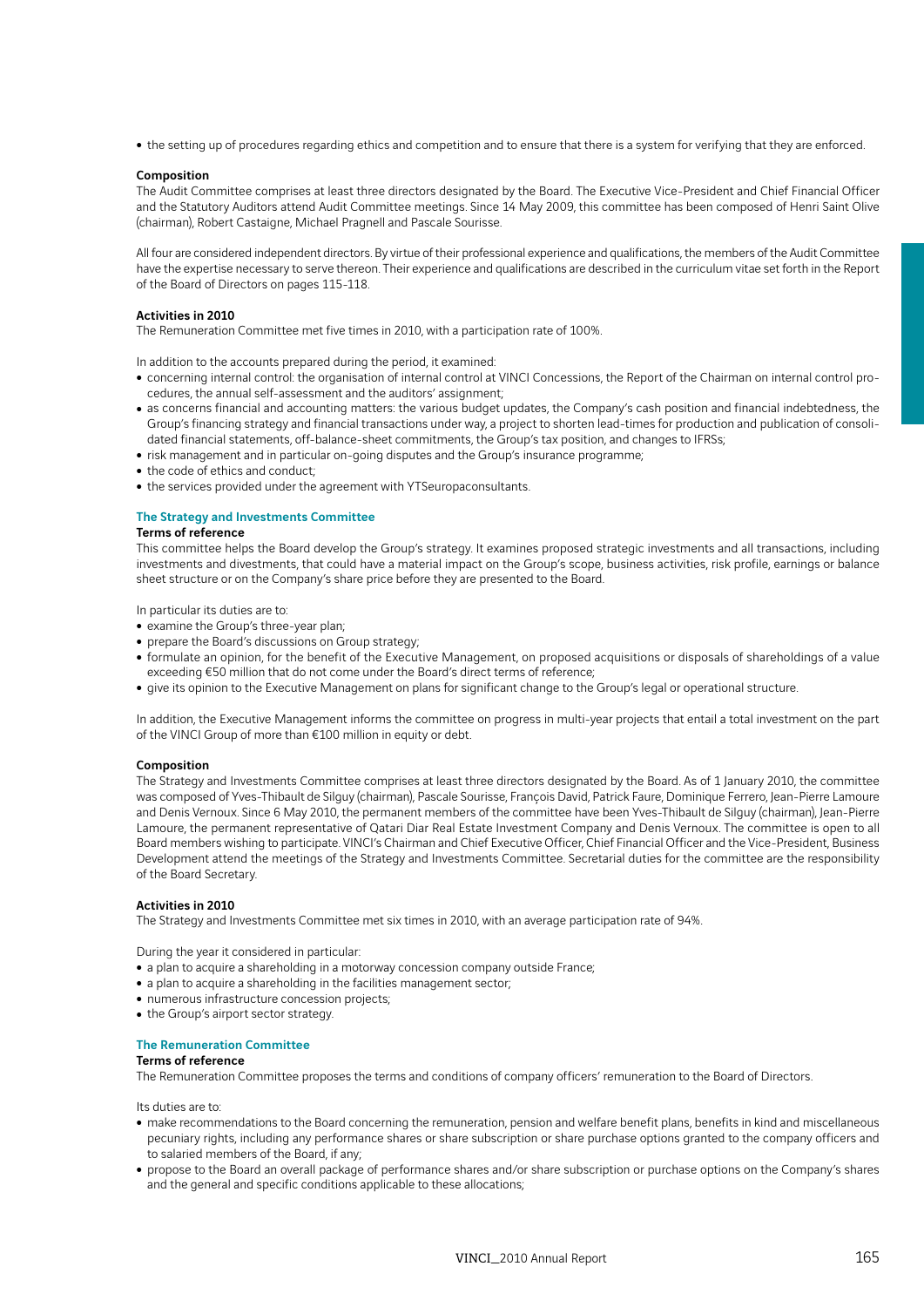- express an opinion on the Executive Management's proposals regarding the number of beneficiaries;
- propose to the Board an aggregate amount of directors' fees and the manner of their allocation.

In addition, the Remuneration Committee is informed of the remuneration policy applicable to the principal executives.

#### Composition

The Remuneration Committee comprises at least three directors designated by the Board. As of 1 January 2010, the committee was composed of Jean-Bernard Lévy (chairman), Dominique Bazy and Robert Castaigne. Since 6 May 2010, it has been composed of Jean-Bernard Lévy (chairman), Dominique Bazy and François David. The Board recognises all members of the committee as independent.

The Chairman and Chief Executive Officer attends meetings of the committee when it examines the proposals of the Executive Management relating to the Group Savings Scheme and long-term incentive systems. Secretarial duties for the committee are the responsibility of the Board Secretary.

#### Activities in 2010

The Remuneration Committee met three times in 2010, with a participation rate of 89%.

The committee examined and made proposals to the Board regarding:

- determination of the variable portion of company officers' remuneration for 2009;
- the situation of Mr Huillard as Chairman and Chief Executive Officer from May 2010;
- the supplementary pension scheme for senior executives;
- remuneration of Mr de Silguy from May 2010 in his position as Vice-Chairman and Senior Director;
- follow-up on the pension plan commitment for Mr de Silguy;
- the Group Savings Scheme;
- the total amount of directors' fees;
- implementation of a performance share plan and a share subscription option plan.

#### The Appointments and Corporate Governance Committee

## Terms of reference

The Committee:

- ensures adherence to corporate governance rules:
- prepares the Board's discussions on the assessment of the Company's Executive Management;
- examines, on a consultative basis, Executive Management's proposals relating to the appointment and dismissal of the Group's principal executives;
- is informed of Executive Management's policy for managing the Group's senior executive positions and in this regard, the committee examines the procedures for succession;
- makes proposals on the selection of directors;
- examines all candidacies for appointments to the Board and expresses an opinion or recommendation to the Board on those candidacies;
- discusses, every year, the qualification of independent Board members;
- prepares, in a timely manner, recommendations and opinions on the appointment or succession to the posts of executive company officers.

### Composition

The Appointments and Corporate Governance Committee comprises at least three directors designated by the Board. As of 1 January 2010, it was composed of Yves-Thibault Silguy (chairman), Dominique Bazy, Dominique Ferrero and Henri Saint Olive. Since 6 May 2010 it has been composed of Mr Yves-Thibault de Silguy (chairman), Patrick Faure and Dominique Ferrero.

The Chairman and Chief Executive Officer attends the committee's meetings when it examines Executive Management's proposals relating to the appointment and dismissal of the Group's senior executives and when it is informed of Executive Management's policy for managing the Group's senior executive positions. Secretarial duties for the committee are the responsibility of the Board Secretary.

#### Activities in 2010

The committee met four times in 2010 with an attendance rate of 100%.

The committee in particular:

- examined and proposed the renewal of expiring director appointments;
- proposed the appointment of a new director;
- $\bullet$  decided whether and how to organise a formal assessment of the Board's work;
- assessed each Board member with regard to the independence criteria of Afep-Medef code and made proposals to the Board;
- examined the proposed agreement between the Company and YTSeuropaconsultants;
- proposed to the Board the new composition of the committees after the Shareholders' General Meeting of 6 May 2010;
- examined a change in the Group's operating structure;
- interviewed the Vice-President, Human Resources as part of the implementation of a Group human resources management system;
- interviewed the Chairman and Chief Executive Officer as part of a Group Executive Committee presentation;
- examined the consequences of the departure of an executive of the Group.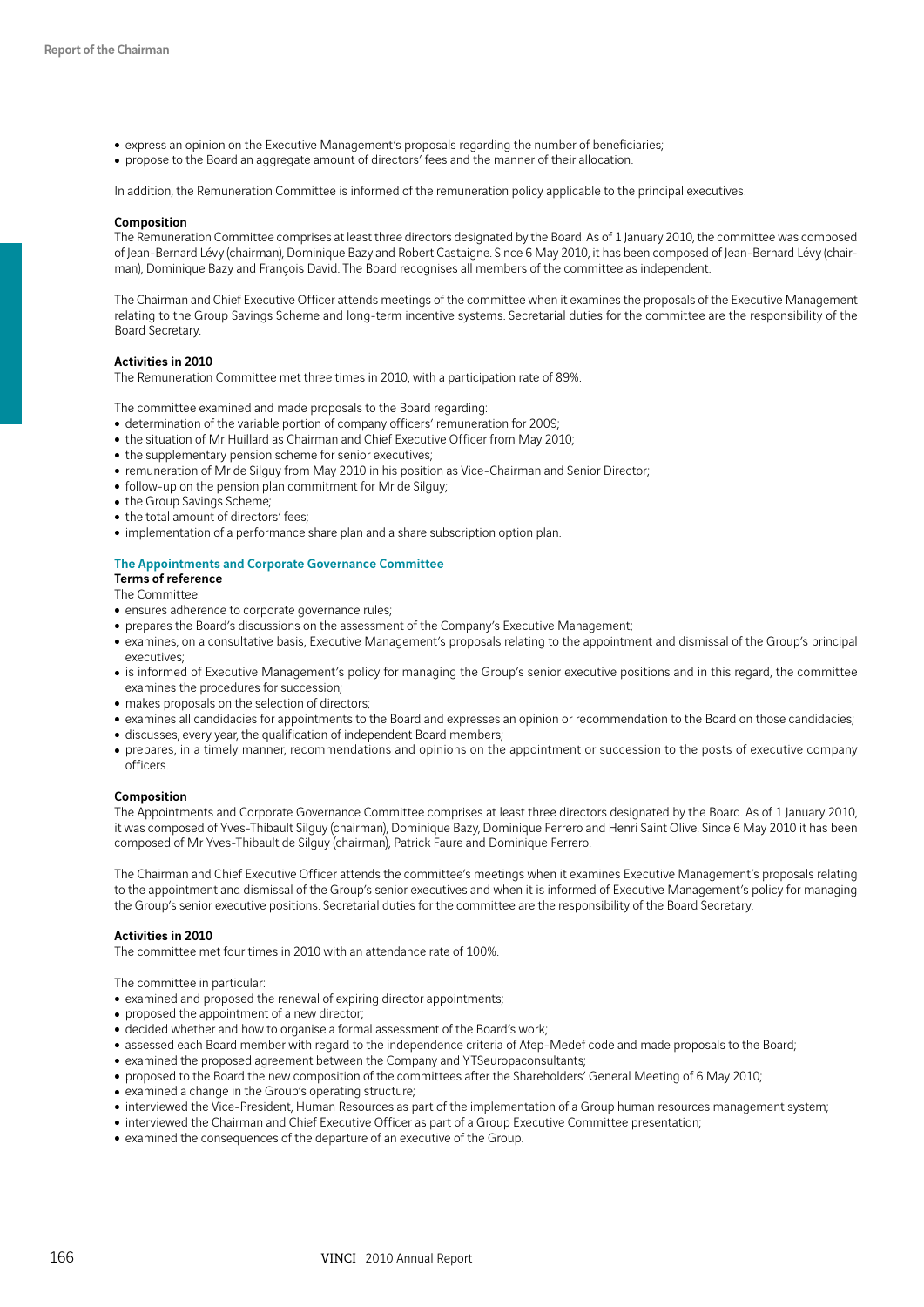## 3.5 Assessment of the composition and functioning of the Board of Directors

In application of the Board of Directors internal rules, each year, the agenda for one Board meeting includes a discussion on the functioning of the Board with the aim of improving its effectiveness. In addition, a formal assessment is performed every three years under the supervision of a director or with the assistance of an outside consultant.

At its meeting of 3 March 2010, the Board decided to complete a formal assessment of the Board and its committees with the help of an outside consultant once the new governance structure was in place and fully effective.

According to the assessment, carried out in October and November 2010, the members of the Board felt that VINCI's corporate governance had become stronger since the previous assessment in 2008, on the following points:

- the Board has improved its working methods. In total, 93% of the directors believed that the Board's working methods and decision-making abilities were fully satisfactory. The Board has demonstrated its maturity and independence. Because of its confidence, it has an objective, balanced relationship with the Executive Management;
- the Board has full confidence in the Chairman and Chief Executive Officer and believes that his positioning vis-à-vis the Board is appropriate;
- the balance of power was strengthened by the most recent change in the governance structure. This change took place in 2010 and made VINCI a precursor in France regarding the position of Senior Director. In the view of the Board members, the change successfully:
	- conferred the position of Chairman to the Chief Executive Officer, thus strengthening the executive function;
- maintained a balance of power vis-à-vis the Board of Directors by creating the function of Vice-Chairman and Senior Director. The holder of this innovative position quickly found his place on the Board and among his colleagues;

The Board members were pleased to see that the two individuals managed the change harmoniously and exercised their respective functions in a climate of mutual respect. They recognise that the function of Vice-Chairman has a real purpose and has been useful to them;

- the new positioning of the Strategy and Investments Committee has strengthened the Board's role in debate on strategy. Now that this committee is open to all directors, it is an effective forum for analysing and reviewing major projects;
- directors particularly appreciate the Board's annual visit to one of VINCI's major construction sites, because it is a very effective way for them to:
	- get to know the activities of the Group better;
	- meet VINCI's operational staff;
	- strengthen the Board's cohesion;
- the directors believe that the Board handles all the topics that are within its remit and has access to the information it needs to carry out its duties.

The directors also made recommendations to the Executive Management to improve processes even further.

The above assessment complied with the corresponding recommendations of the Afep-Medef code except for the following item: it did not measure the performance of each director in the work of the Board as a whole. The directors' individual attendance rates at Board meetings in 2010 was 100%, except for Messrs Bazy (87.5%), David (87.5%) and Lévy (75%).

## 4. Principles and rules for determining company officers' remuneration and benefits of whatever nature

## 4.1 Executive company officers' remuneration and benefits

The remuneration of executive company officers is set by the Board of Directors based on a proposal from the Remuneration Committee.

## Situation before 6 May 2010

Until 6 May 2010, the remuneration package for the Chairman and Chief Executive Officer comprised i) a fixed portion, set at the time the executive company officer was appointed and reviewed annually by the Board of Directors based on a proposal from the Remuneration Committee, and ii) a variable portion corresponding to the amount of the variable portion allocated for the previous year times a performance index combining the following indicators: (a) net earnings per share, (b) cash flow from operations before tax and cost of financing per share, (c) return on capital employed, (d) change in the VINCI share price, (e) the relative performance of the VINCI share compared to the CAC 40 index, (f) the relative performance of the VINCI share compared to a basket of European companies in the same sector, (g) dividend trend.

For the Chief Executive Officer, the variable portion also included an amount left to the discretion of the Board.

For the period from 1 January to 6 May 2010, the Board decided (i) to maintain the fixed remuneration for Mr de Silguy in his capacity as Chairman for the period from 1 January to 30 April 2010 at €62,500 (gross) per month (i.e. €750,000 annually); and (ii) to set Mr de Silguy's variable remuneration in 2011 for the period from 1 January 2010 until the expiry of his term of office on 6 May 2010 on a pro rata basis using the performance index described above.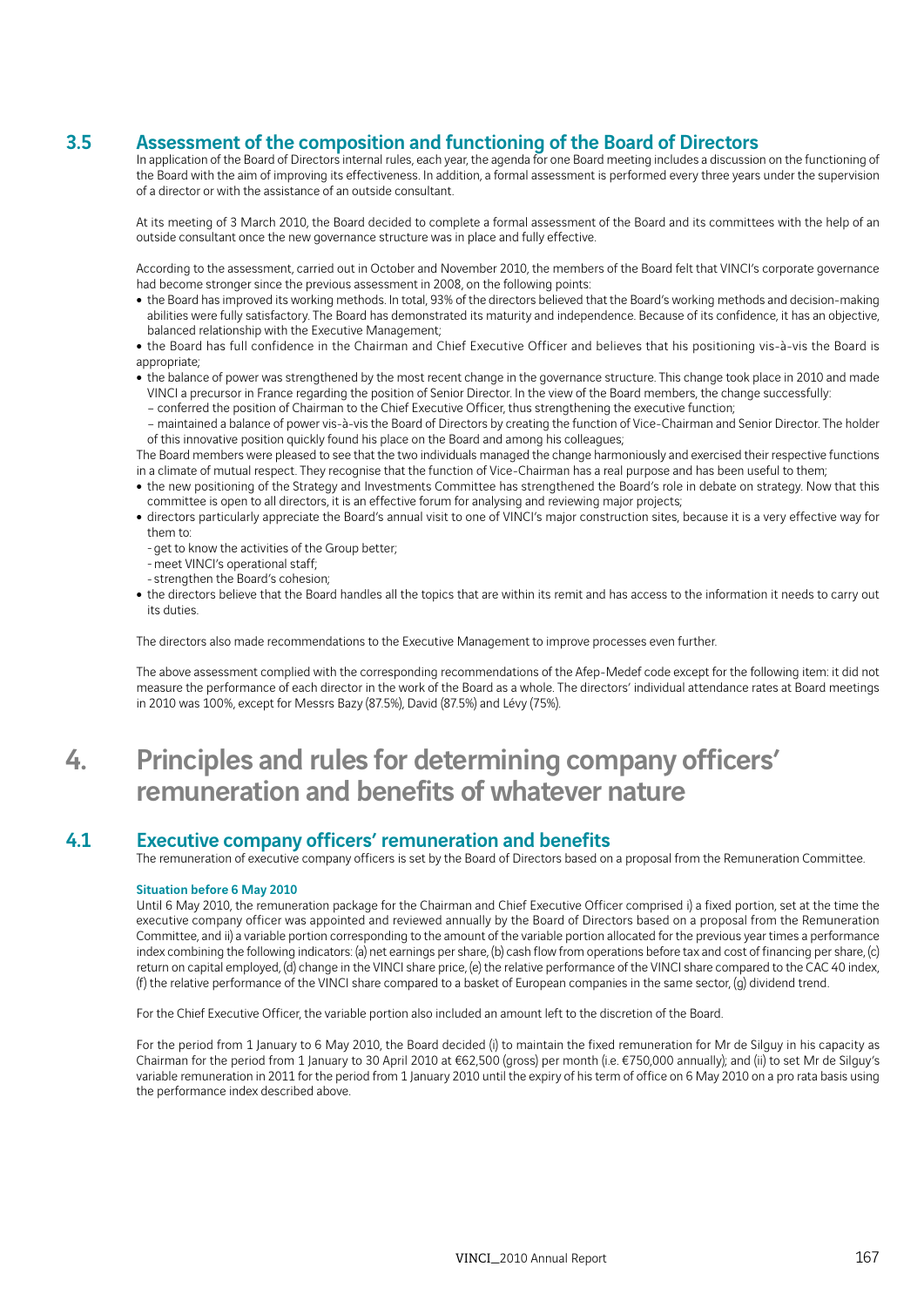Mr de Silguy also benefitted from a special pension arrangement amounting to €380,000 per year, subject to performance conditions, intended to replace equivalent arrangements that lapsed when he resigned from the Suez Group to join VINCI. Given that this arrangement benefits a single person, it was not in compliance with the Afep-Medef code.

At its meeting on 3 March 2010, the Board of Directors decided to set the fixed remuneration for Mr Huillard at an annualised €700,000 for the 2010 financial year, and to set a new basis for the variable component of his remuneration in his capacity as Chairman and Chief Executive Officer that will replace the aforementioned formula for the whole of 2010.

As an employee of the Group, Mr Huillard benefitted, in common with certain other senior executives of the Group, from supplementary pension arrangements guaranteeing an additional annual pension capped until 2009 at €86,712 per year.

#### Remuneration policy from 6 May 2010

The Board set the following terms for the remuneration of the Chairman and Chief Executive Officer and the Vice-Chairman and Senior Director from 6 May 2010.

#### Xavier Huillard

On 6 May 2010, the Board confirmed the decisions taken on 3 March 2010 concerning Mr Huillard's remuneration and benefits from the time of his appointment as Chairman and Chief Executive Officer until the end of his term. His remuneration and benefits are as follows:

- a fixed remuneration component of €700,000 on an annual basis for 2010;
- a fixed remuneration component of  $€900,000$  on an annual basis from 1 January 2011;
- a variable remuneration component applicable from the 2010 financial year, which may vary between zero and €1,440,000 according to his performance, comprising a two-part bonus, with one part calculated according to three financial criteria (earnings per share, operating profit and free cash flow) and a second part calculated based on managerial factors;
- a long-term incentive scheme allowing for an unguaranteed amount to be awarded gradually, variably and based on specific performance objectives. Except in specific cases, incentive scheme awards will vest only once the beneficiary has completed his term of office. Under this incentive scheme, for each of the four years of his term of office, Mr Huillard will be granted an amount equivalent to (a) 16,600 times the value of the VINCI share provided that ROCE exceeds 6%, and (b) 41,500 times the increase in the VINCI share price over a one-year period provided that the VINCI share outperforms a peer group comprising at least 10 European construction and infrastructure concession companies by at least 5%. In the event of lesser performance, the amount of the annual allocation under (a) will be reduced and will be equal to zero if ROCE is less than 5%, and the allocation under (b) will be reduced to zero if the VINCI share underperforms the peer group by more than 5%;
- Mr Huillard will be deemed to have the status of a senior executive, thereby entitling him to benefit from the supplementary pension scheme established for senior executives of VINCI S.A. and mentioned in paragraph D.3.2 d) of the Report of the Board of Directors, page 122, as well as from the Group's welfare benefit plans;
- Mr Huillard is eligible for severance pay in the event that the Company terminates his appointment before the end of his term as a director (Shareholders' General Meeting called to approve the financial statements for the year ending 31 December 2013). This is limited to 24 months of his remuneration and subject to performance criteria similar to those used in calculating the financial component of his variable remuneration. Severance pay shall be equal to 24 months if average performance is at least equal to 130% of the objective and nil if average performance is less than or equal to 70% of the objective.

These last two commitments were approved by the Shareholders' General Meeting of 6 May 2010.

The employment contract Mr Huillard had with the Company from 1996 terminated on 6 May 2010 via resignation, without compensation, in compliance with the recommendations of the Afep-Medef code.

Mr Huillard did not benefit from the mixed incentive scheme under which share subscription options and performance shares are granted, as decided by the Board of Directors in its meeting of 9 July 2010.

### Yves-Thibault de Silguy

Since 6 May 2010, Mr de Silguy, who has activated his pension rights as of 30 April 2010, has been entitled to directors' fees in his capacity as Vice-Chairman and Senior Director. These are calculated as described in paragraph 4.2.

In addition, on 3 March 2010, the Company signed a services agreement with YTSeuropaconsultants, of which Mr de Silguy is the sole partner. This agreement was authorised by the Board of Directors and approved by the Shareholders' General Meeting of 6 May 2010. The agreement calls for the provision of services as described in paragraph A.2 above, with oversight by the Audit Committee, in return for an annual fee of €330,000 (ex. VAT) and has a duration of one year, renewable automatically.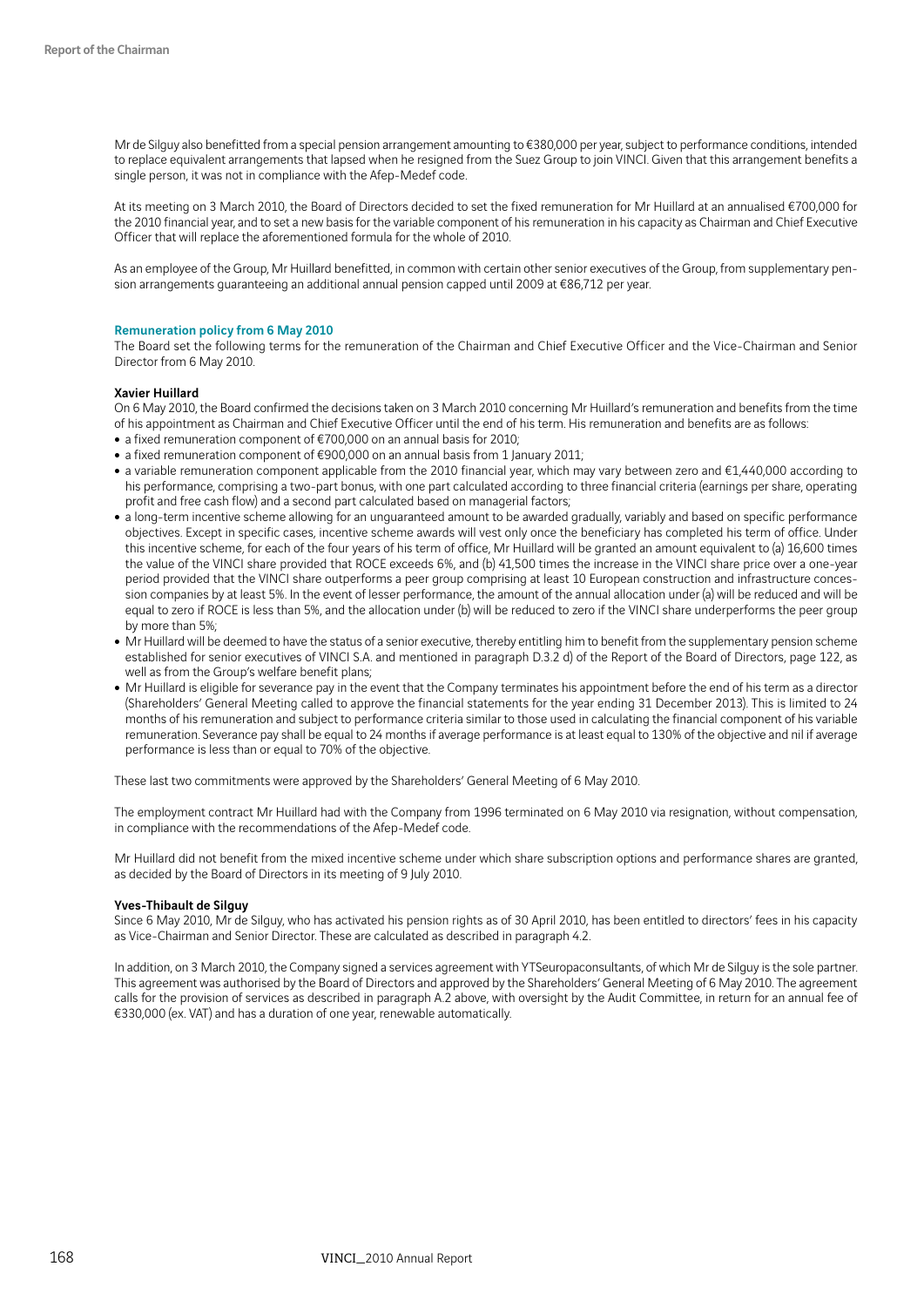## 4.2 Directors' fees

The Shareholders' General Meeting of 6 May 2010 set the aggregate annual amount of directors' fees at €920,000 as from the financial year starting on 1 January 2010.

At its meetings of 27 February 2008 and 3 March 2010, the Board of Directors allocated directors' fees as follows:

- since 6 May 2010, the Chairman and Chief Executive Officer receives no directors' fees from the Company;
- since 6 May 2010, the Vice-Chairman of the Board receives an annualised fee of €140,000, of which €30,000 is variable;
- each Board member receives  $€40,000$ , of which  $€20,000$  is variable;
- the chairman of each committee receives €25,000, the members of the Audit Committee receive €15,000 and the members of the other committees receive €10,000 in addition to the fees mentioned above.

Payment of the variable fee is dependent on the member's attendance at Board meetings. The variable fee will be reduced by €2,500 per meeting for any Board member who misses two or more meetings.

# 5. Formalities for participation of shareholders in the Shareholders' Meeting

The formalities for shareholders to participate in the Shareholders' Meeting are described in Article 17 of the Articles of Association and reproduced below.

### Article 17 – Shareholders' Meetings

Shareholders' Meetings are called and take place in accordance with the legislation and regulations in force.

The meetings are held either at the registered office or at another location specified in the notice of the meeting.

All shareholders may, regardless of the number of shares they own, participate in meetings personally or by proxy, on producing evidence of their identity and shareholding in the form of either:

- a personal registration of the shares in their own name; or,
- a record of the shares in a bearer securities account with an authorised intermediary, who provides an attendance certificate, which can be communicated by electronic means if necessary.

These formalities must be completed no later than midnight (Paris time) on the third business day before the meeting. Shareholders wishing to attend the meeting but who have not received their admission card by midnight (Paris time) of the third business day before the meeting will be given an attendance certificate. However, the Board of Directors may shorten or remove this time period provided that any such decision applies to all shareholders.

If the Board of Directors so decides when the Shareholders' Meeting is called, any shareholder may take part in the meeting by videoconference or vote by any telecommunication or electronic means, including via the Internet, in accordance with the applicable regulations in force at the time such means are used. Any such decision is communicated in the Notice of the meeting.

Postal votes may be cast subject to the terms and conditions defined by the law and regulations. Shareholders may transmit proxy forms and postal votes for every Shareholders' Meeting, under the conditions set by the law and regulations, either in paper form or, if the Board of Directors so authorises, by electronic means, including via the Internet. Those shareholders who use the electronic voting form made available on the website set up by the centralising bank within the required time period are considered as being present in the same way as shareholders physically present or represented. Shareholders may complete and sign the electronic voting form directly on the centralising bank's website by any process decided by the Board of Directors that meets the conditions set forth in the first sentence of the second paragraph of Article 1316-4 of the French Civil Code and Articles R.225-77, subsection 2, and R.225-79 of the French Commercial Code and, more generally, the provisions of law and regulations in force. This process may include the use of a personal identifier and password.

Proxy forms received and votes cast prior to the Shareholders' Meeting by electronic means, together with the acknowledgement of receipt provided, shall be considered as irrevocable acts enforceable with regard to all parties involved, it being specified that in the event of shares being sold before the third business day preceding the Shareholders' Meeting at zero hour (Paris time), the Company shall invalidate or amend, as necessary, any proxy form or vote cast prior to such date and time.

Shareholders' Meetings are chaired by the Chairman of the Board of Directors or, in his or her absence, by the Vice-Chairman and Senior Director of the Board of Directors, if a Vice-Chairman has been designated, or by a member of the Board of Directors specifically appointed by the Board of Directors to that effect. Failing that, the Shareholders' Meeting elects its own Chairman.

The minutes of the Shareholders' Meetings are drawn up and copies thereof are certified and delivered in compliance with the regulations in force.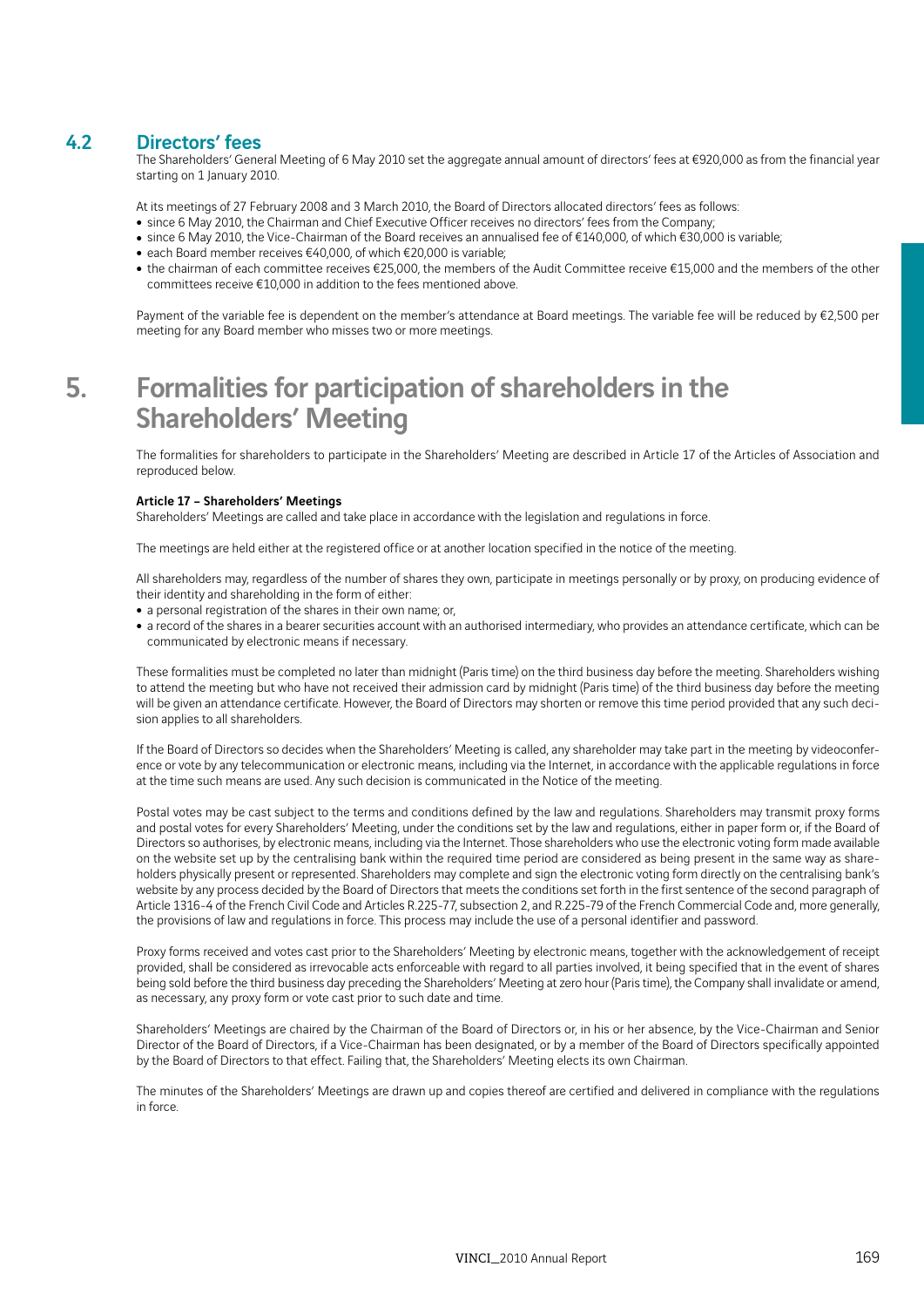# 6. Publication of information required by Article L.225-100-3 of the French Commercial Code

Information mentioned in Article L.225-100-3 of the French Commercial Code concerning elements likely to have an impact in the event of a takeover offer is published in the Report of the Board of Directors on page 155.

# B. Internal control and risk management procedures

## 1. Introduction

## 1.1 Definitions and reference framework

In July 2010, the French stock market regulator, the Autorité des Marchés Financiers (AMF), published the findings of the working group formed under its aegis. This document is entitled "Risk management and internal control systems: reference framework".

The Group uses this document as its reference framework.

Risk management and internal control systems complement each other in order to keep control over the Group's business. The risk is that an event might take place with consequences that would adversely affect the objectives of the Group and in particular its financial condition and reputation.

Risk management aims to identify and analyse the principal risks Group entities encounter. Internal control encompasses all the controls to best handle these risks.

Risk management is a set of resources, behaviours, procedures and initiatives that correspond to the VINCI Group's characteristics and enable its executives to maintain risk at an acceptable level.

VINCI's risk management system is a management tool used by each company in the Group to help:

- create and preserve value, assets and the company's reputation;
- secure the company's decision-making procedures and other processes so as to increase the likelihood of achieving objectives;
- ensure that initiatives are in line with the Company's values;
- foster a shared view of the principal risks among employees of the Company.

The internal control system aims more particularly to ensure:

- that the instructions and guidelines set by the Executive Management are implemented;
- that the activities of the Group are in compliance with laws and regulations;
- that the Company's internal processes function correctly, notably those contributing to the safeguarding of its assets;
- that financial reporting is reliable.

The internal control system is a set of resources, behaviours, procedures and initiatives that correspond to the VINCI Group's characteristics, which:

- helps businesses run smoothly and contributes to effective operations and efficient use of resources;
- must take significant risks into account in an appropriate manner, whether they are operational, financial or legal risks.

Nevertheless, like any set of controls, the internal control system – however well designed and implemented – cannot provide an absolute guarantee that the Group will achieve its objectives.

## 1.2 Scope of risk management and internal control

In addition to managing a system specific to VINCI Holding, the Group also ensures that there are risk management and internal control systems in place at each of the subsidiaries in its scope of consolidation. A list of these principal consolidated entities can be found in Chapter K of the notes to the consolidated financial statements, pages 263-269.

For the specific case of the Belgian company CFE – in which VINCI has a 46.84% capital stake – and its subsidiaries, these provisions are adapted to the specific features of Belgian law, which attributes responsibility for risk management and internal control to the Board of Directors of companies listed on the stock exchange.

Entrepose Contracting, which is listed on the Paris stock exchange and is a consolidated subsidiary of VINCI, issues its own Chairman's report on risk management and internal control.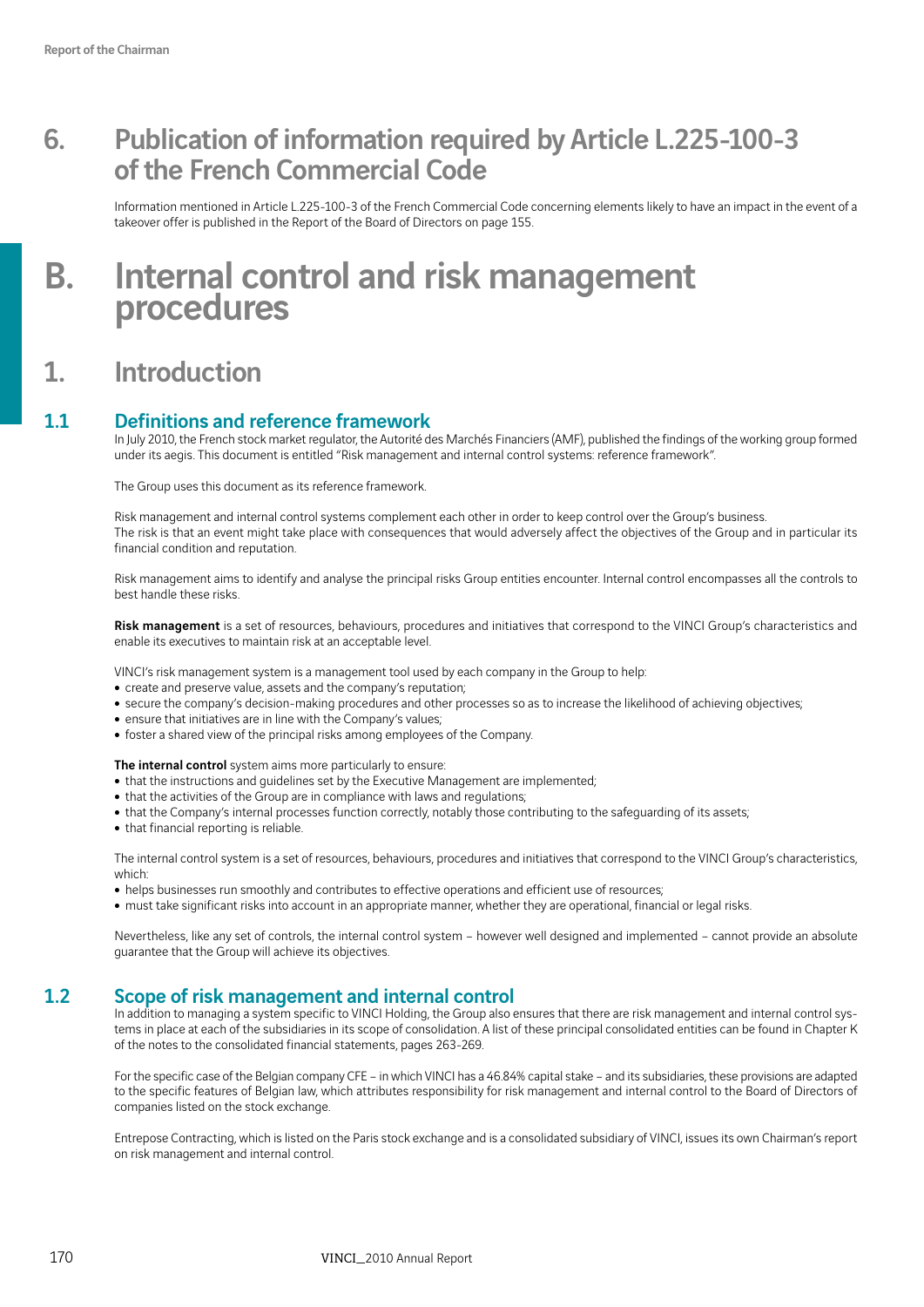# 2. Environment and organisation

## 2.1 Principles of action and conduct

The businesses in which VINCI operates require the personnel involved to be geographically close to customers in order to ensure the prompt delivery of solutions that are suited to their needs. To enable the manager of each business unit – some 3,000 in total in the Group – to take the required operational decisions rapidly, a decentralised organisation has been implemented in each of the four major business lines (Concessions, Energy, Roads and Construction) and in VINCI Immobilier.

This organisation entails delegation of authority and responsibility to operational and functional staff at all levels. The delegation of authority to operational and functional management staff is carried out in compliance with the general guidelines (see paragraph 4.2) and the principles of action and conduct to which VINCI is strongly committed:

- strict compliance with the rules common to the whole Group, in particular in respect of commitments, risk-taking (see paragraph 4.3), acceptance of contracts (see paragraphs 4.3 and 4.5) and reporting of financial, accounting and management information (see paragraph 4.5). These common rules, which are deliberately restricted in number given the spectrum of the Group's activities, must be strictly applied by the staff concerned and their teams;
- transparency and loyalty of managers towards their line management superiors and towards functional departments of the business lines and the holding company. In particular, managers are required to inform their superiors of any difficulties encountered in the performance of their duties (e.g. with respect to carrying out work on sites, relations with customers, government departments and suppliers, financial partnerships, internal relationships, personnel management, safety, etc.). An integral part of operational managers' duties is to take decisions alone on matters falling within their area of competence, within the framework of the overall guidelines they have received and accepted. Nevertheless, any difficulties encountered must be handled with the assistance, as necessary, of their line management superiors or the functional departments of the business lines and the VINCI holding company;
- compliance with the laws and regulations in force in the countries where the Group operates;
- adherence to the Code of Ethics and Conduct;
- responsibility of operational executive managers to communicate the Group's principles governing action and conduct to their staff by appropriate means and to set a good example. This responsibility cannot be delegated;
- $\bullet\,$  health and safety of individuals (employees, external service providers, subcontractors, etc.);
- a culture of financial performance.

## 2.2 Participants in the risk management and internal control processes

Everyone in the organisation plays a role in risk management and internal control, from the governing bodies to the employees of each Group subsidiary.

VINCI's Board of Directors represents all the shareholders collectively and is responsible for monitoring management performance, defining the Company's strategic choices and ensuring that the Company functions properly. It considers all major matters concerning the Group's business. In its report, the Board reports on the principal risks and uncertainties the Group faces, delivering information in particular on the Group's use of financial instruments.

In 2003, the Board adopted a set of internal rules and created specialised committees for audit, strategy and investment, remuneration, and appointments and corporate governance. Accordingly, it assigned to the **Audit Committee** specific responsibilities related to accounting rules and procedures, and to the monitoring and analysis of the financial statements and forecasts. The Audit Committee reviews the internal control and risk management systems in place in the various entities of the Group. In so doing, it acquires a good understanding of the procedures related to the preparation and treatment of accounting and financial information.

The **Executive Committee** has 13 members as of the date of this report:

- the Chairman and Chief Executive Officer;
- the Executive Vice-President and Chief Financial Officer of the Group;
- the Executive Vice-President, Contracting;
- the Chairman and Chief Executive Officer of Eurovia;
- the Chairman of VINCI Construction;
- the Chief Operating Officer of VINCI Construction;
- the Chairman of the Energy business line;
- the Chief Executive Officer of VINCI Concessions:
- the Chairman of VINCI Autoroutes:
- the Vice-President, Business Development;
- the Vice-President, Human Resources and Corporate Social Responsibility;
- the Director of Corporate Communications;
- the General Counsel.

The Executive Committee is in charge of implementing the Group's strategy, defining its management policies (risk management, finance, human resources, safety, insurance, etc.) and monitoring their enforcement.

The **holding company** functions with a streamlined staff (171 people at end-December 2010), suited to the Group's highly decentralised structure. In particular, the holding company's functional departments ensure that the Group's rules and procedures, as well as the Executive Management's decisions, are correctly enforced. Furthermore, and depending on the needs that are expressed, these departments advise business lines on technical matters but do not interfere with operational decisions, which are the sole responsibility of the business lines.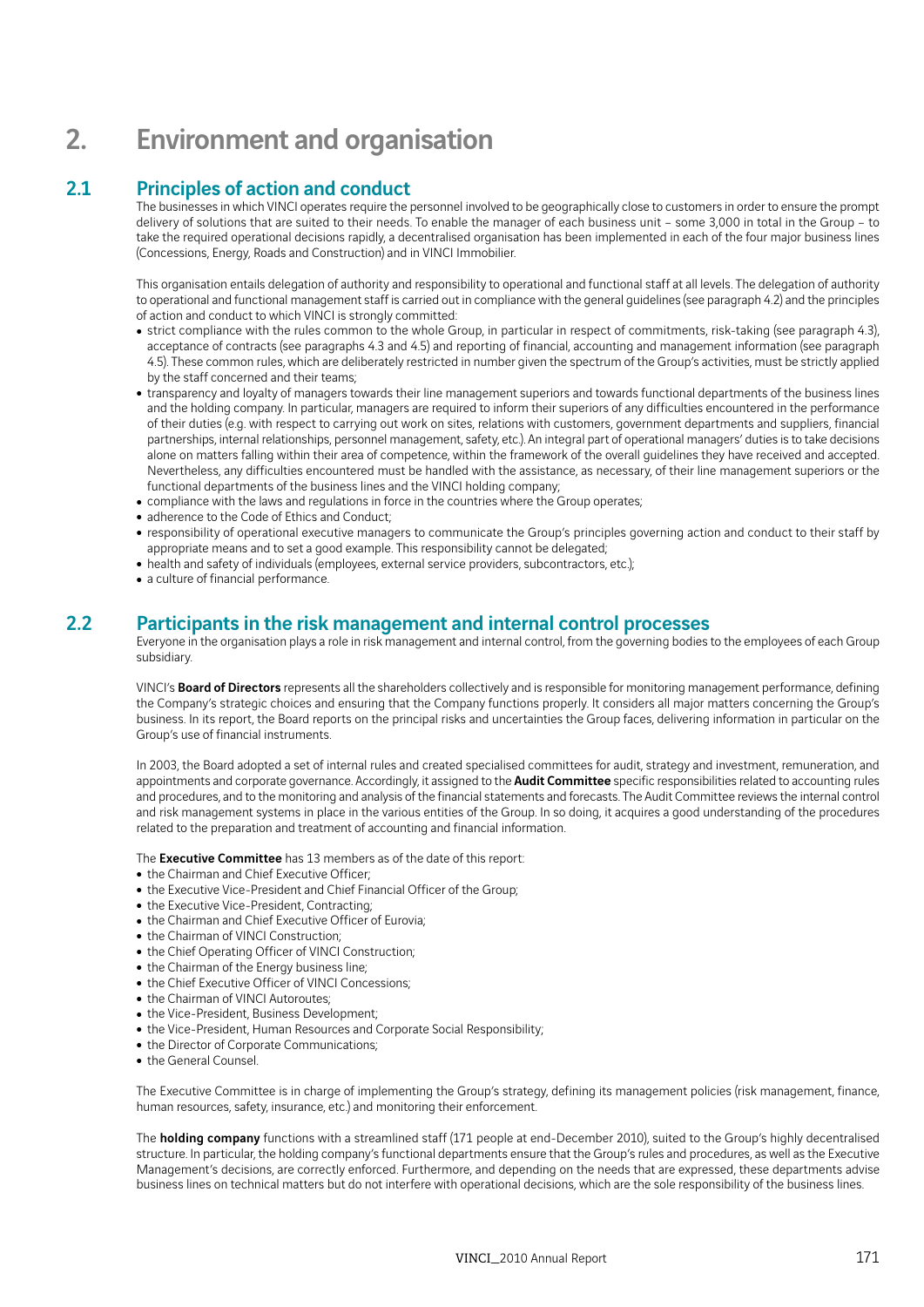### The **Audit Department** has a three-part role:

- concerning risk management: based on guidelines from the Executive Management, it plays a leading role in deploying and implementing a structured, permanent and adaptable system, making it possible to identify, analyse and handle the principal risks. The audit department coordinates the risk management system by giving methodological support to the Group's operating and functional departments. It organises the meetings of the VINCI Risk Committee, which reviews and authorises new contracts exceeding certain thresholds set by the Executive Management;
- concerning internal control, the Audit Department's role is to draft and disseminate the general internal control procedures set by the holding company, ensuring in particular that they are appropriate for the way the Group is organised and in accordance with the law. To this end, the Audit Department organises the annual self-assessment survey on the internal control of the various components of the Group;
- concerning auditing, the Audit Department takes its cue from the work carried out by the business lines and by the members of the holding company's functional departments, depending on their areas of expertise.

The **business lines** carry out their activities based on the principles of action and conduct described in paragraph 2.1. In this regard, they implement risk management and internal control systems suited to their business.

## 3. Risk management system

Risks are defined as obstacles that might prevent the Company from achieving its objectives. These objectives include strategic (commitments), operational (common or specific to a business line), financial objectives, and compliance with laws and regulations.

The Group applies the policies set by the Executive Committee. These policies aim, by strengthening the risk management process at the Group level, to comply with the new legal requirements and to ensure that risks are monitored in a more formalised, systematic and homogeneous manner. This plan involves operational managers, but without further complicating operating methods. Risk monitoring is therefore an integral part of the existing procedures related to commitments and monitoring of operations.

A risk mapping process encompassing all the Group's activities was initiated in 2008 and completed in 2009. It was updated in 2010 as follows, in accordance with the AMF's recommendations (2010 reference framework):

- an anticipation of identifiable risks, either internal or external, that represent obstacles to the achievement of the Company's objectives;
- a qualitative assessment of risk severity, taking into account the impact, likelihood and degree of control of each element of risk.

Deployment of this procedure across all business lines at the level of the holding company, business lines and divisions (total of 15 entities) has enabled the Group to identify, assess and select the major risks for the various components of the Group: holding company, Concessions, Contracting and property. These risks are described in the chapter entitled "Risk factors", on page 108 of the Report of the Board of Directors.

In 2010, using a mapping system specific to each business (Concessions, Contracting), risk scorecards were developed, making it possible to present the most significant events during Risk Committee meetings and evaluate them in a uniform manner.

The risk map is updated annually.

## 4. Internal control system

The main procedures described below are common to all companies in the Group. There are specific procedures within each business line, in particular for the monitoring of projects and forecasting of results, especially for contracts spanning several years.

## 4.1 Compliance with laws and regulations

The standards of behaviour included in the Group's compliance objectives are set by the laws and regulations in force. The legal department of the holding company is responsible for:

- maintaining a legislative watch in order to remain informed of the various rules applicable to the Group;
- informing employees about rules pertaining to them;
- monitoring major acquisition projects and disputes that could affect the Group.

These provisions are supplemented by a system adapted to the business lines and subsidiaries, particularly those located outside France. A variety of training and awareness sessions have been held in this regard.

As discussed in the "Sustainable development" chapter, particular emphasis is placed on:

- safety of employees on worksites through active implementation of the Group's risk prevention policy;
- purchasing and subcontracting.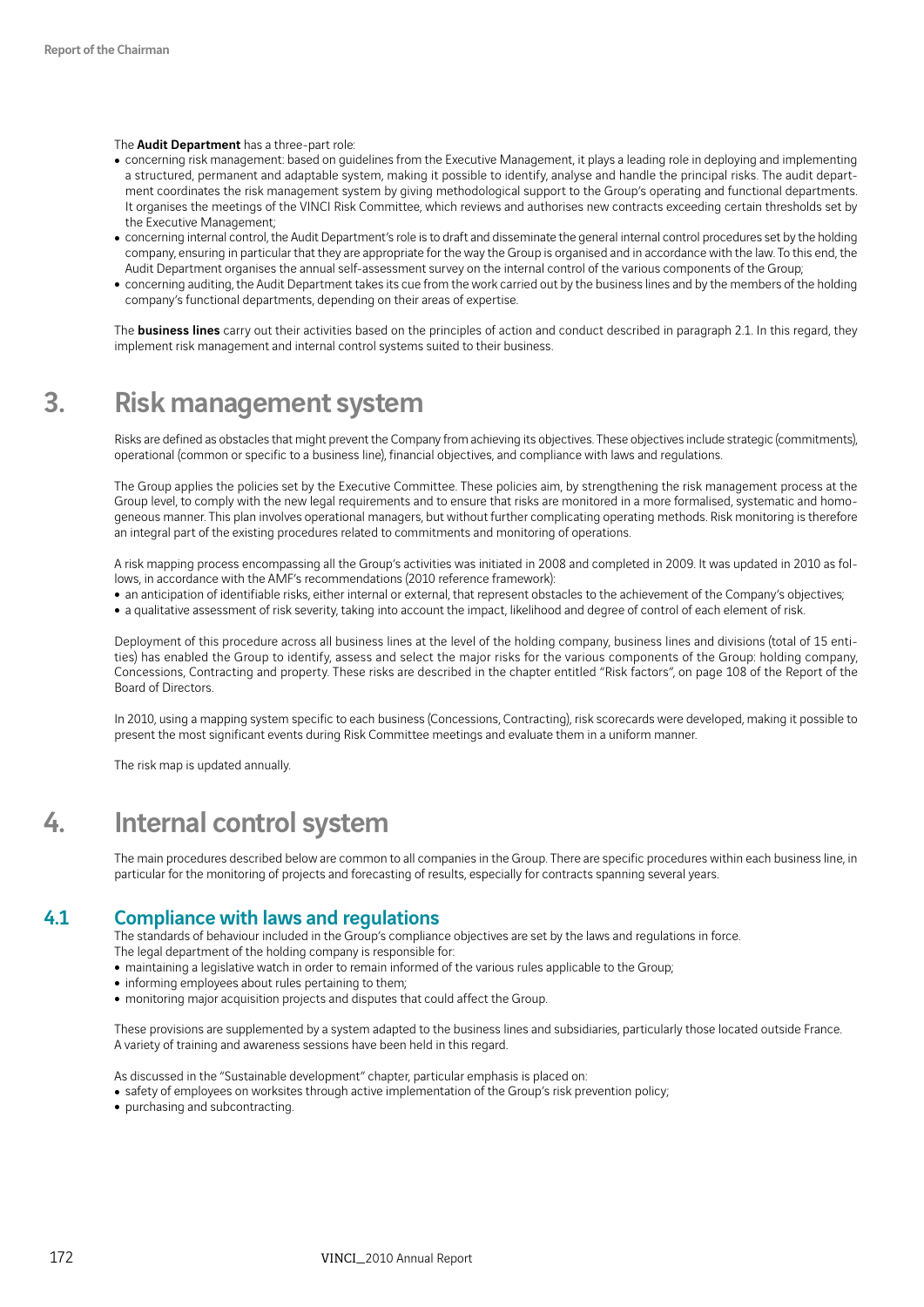## 4.2 Application of the guidelines and instructions of Executive Management

The chairmen of the Energy, Eurovia, VINCI Construction and VINCI Autoroutes business lines, the Chief Executive Officer of VINCI Concessions and the Chairman of VINCI Immobilier exercise the powers given to them by law.

Under the Group's internal organisation, they are also required to comply with the general guidelines issued for them by VINCI's Chairman and Chief Executive Officer.

These apply in particular to the following areas:

- entering into commitments, and in particular new contracts that are complex, are of a significant size or involve significant potential risks; acquisitions and disposals; property transactions, and material off-balance sheet commitments;
- <sup>ˇ</sup> reporting to the holding company of accounting and financial information or information relating to events that are material for the Group, in particular in respect of safety, litigation, disputes and insurance policies and claims.

These general guidelines require compliance with the holding company's procedures regarding the acceptance of new contracts or investments. These procedures define thresholds above which specific authorisation must be obtained from the appropriate committees, namely the Risk Committee (see paragraph 4.3) or the Strategy and Investment Committee, or where prior notifications must be issued to the Chairman and Chief Executive Officer and/or to certain VINCI functional departments.

These directives are cascaded through the organisation by the heads of the business lines:

- $\bullet$  via delegations to operational and functional staff for the provisions concerning them;
- $\bullet$  to managers serving as company officers in a company in their business sector.

Operational and functional line managers regularly carry out field inspections and spot checks in order to ensure that the principles of action and conduct described in paragraph 2.1 are applied continuously and effectively.

## 4.3 Procedures related to new commitments – the VINCI Risk Committee

Strict control procedures are in force that must be complied with before a new commitment is accepted.

The role of the Risk Committee is to assess:

- acquisitions and disposals of businesses;
- the terms and conditions of tenders for construction works which, by virtue of their scale, specific financing characteristics, location or technical characteristics, entail specific risks of a technical, legal, financial or other nature. The thresholds for automatic, prior review and vetting by the Risk Committee are defined in the general guidelines. They apply to the entire project, taking all works together, irrespective of the Group's share therein or the manner in which contracts are awarded (call for tenders, direct contracts, etc.);
- all transactions relating to property development, concession operations, public-private partnerships (PPPs) or long-term commitments, including all associated financing, whether in France or abroad.

For construction contracts, other thresholds, below those necessitating a review by the Risk Committee, require that an information sheet be sent to VINCI's Executive Management.

Submission to the Risk Committee formalises the commitment made by the manager of the subsidiary to his or her superiors as to the quality and expected results.

The Risk Committee usually comprises the following members:

- the Chairman and Chief Executive Officer and /or the Executive Vice-President, Contracting;
- the Chairman (or Chief Executive Officer) of the business line involved;
- the Group's Executive Vice-President and Chief Financial Officer;
- the Chief Audit Officer;
- the operational representatives of the bidding company or companies (Chief Executive Officer, project manager, design manager, etc.);
- the functional representatives of the company or business line involved (legal, insurance, finance, etc.).

The composition of the Risk Committee may be adjusted in relation to its agenda (e.g. review of property transactions, acquisitions of companies, concession contracts, PPPs).

The Group Risk Committee, in its various configurations, met 235 times in 2010 and reviewed 317 projects.

## 4.4 Procedures related to monitoring of operations

Business lines have their own operational control systems tailored to their business. Specific budget control measures have been implemented by the Energy, Eurovia and VINCI Construction business lines and by each of the concession activities (motorways, car parks, etc.). They make it possible to monitor progress regularly on construction sites and contracts. These systems are compatible with those used to prepare and process financial and accounting information as described below.

Monthly dashboard reports related to business, new orders, order book and the Group's consolidated net borrowing position are prepared by the finance department on the basis of detailed information provided by the business lines.

Each entity's executive management team prepares a monthly report on key events.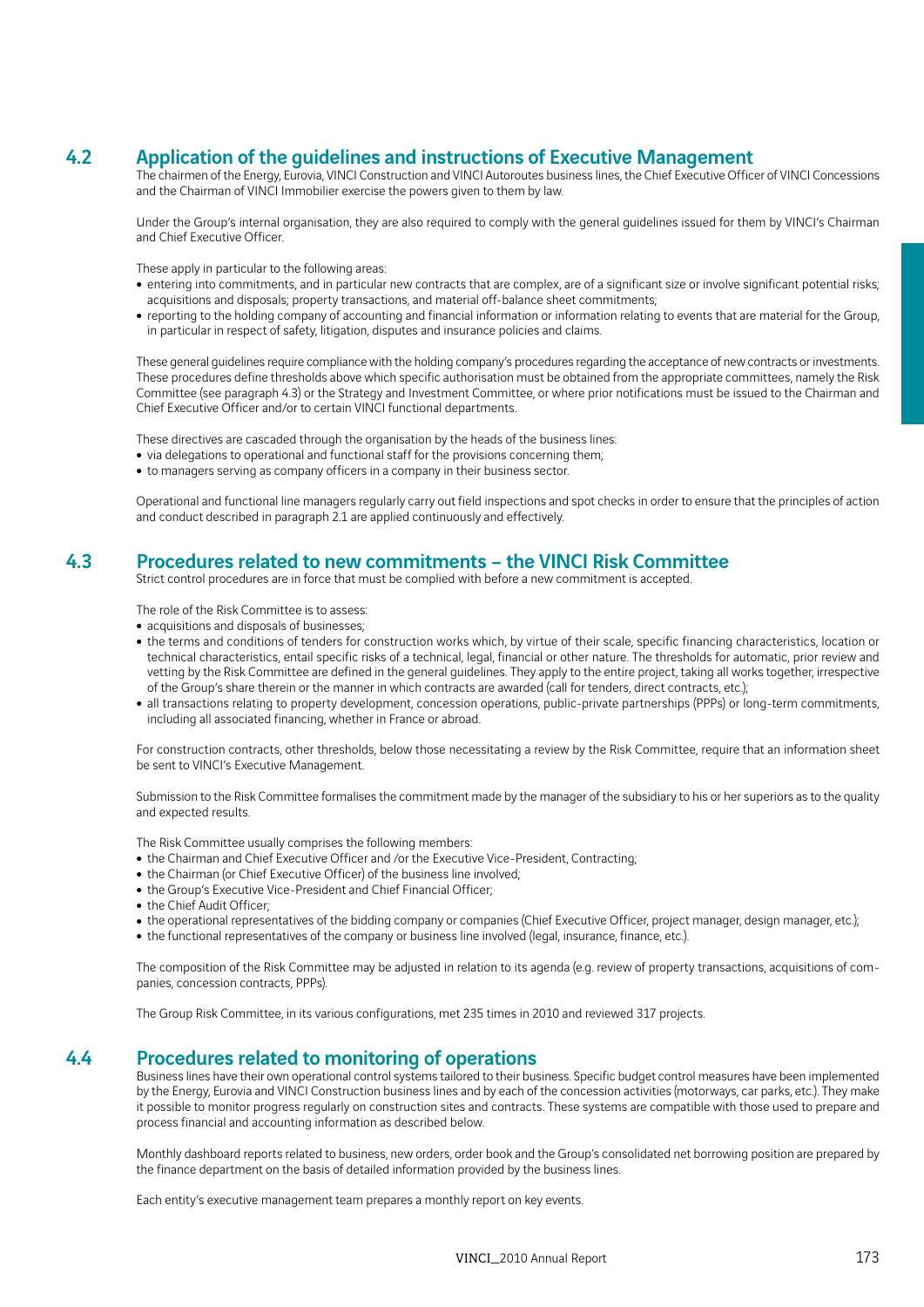The budget procedure is common to all Group business lines and their subsidiaries. It is built around five key dates in the year: the budget for the next year at the end of the current year, followed by four updates in March, May, September and November. For each of these stages, management committees meet to consider each business line's situation and financial data, in the presence of the Group's Chairman and Chief Executive Officer and the Executive Vice-President and Chief Financial Officer.

In addition, the business lines participate in regular monitoring of VINCI's social and environmental responsibility commitments as described in the "Sustainable development" chapter, with a particular emphasis on safety.

## 4.5 Procedures related to the preparation and processing of financial and accounting information

The budgets and consolidation department, reporting to the finance department, is responsible for the production and analysis of VINCI's financial information (parent company and consolidated financial statements) that is disseminated inside and outside the Group. It must ensure such data is reliable. In particular the budgets and consolidation department is in charge of:

- preparing, approving and analysing VINCI's half-year and annual parent company and consolidated financial statements and forecasts (consolidation of budgets, budget updates and three-year forecasts);
- defining and monitoring the Group's accounting procedures and implementing IFRS standards;
- coordinating "Vision", the Group's financial information system, which includes the consolidation process and unifies the various VINCI reporting systems (accounting and financial information, commercial data, debts, human resources).

The budgets and consolidation department establishes the timetable and closure instructions for the preparation of the half-yearly and annual accounts. These instructions are sent to the business lines' finance departments and are presented in detail to the staff in charge of consolidation in the related entities.

The Group's accounting rules and methods, including the definition of reporting documents and consolidation packages, are set out in widely distributed procedural notes and published on VINCI's corporate intranet. At each accounts closure, business lines transmit a package to the budgets and consolidation department containing an analysis of the consolidated data submitted and comments thereon. Complex transactions are subject to specific analyses, which are validated by the Statutory Auditors.

The Statutory Auditors present their observations, if any, on the half-year and annual accounts to the Audit Committee before they are presented to the Board of Directors.

Before signing their reports, the Statutory Auditors request representation letters from Group management and management of the business lines. In these representations, Group management and management of the business lines confirm that to the best of their knowledge, all items at their disposal have been submitted to the Statutory Auditors so as to enable them to perform their duties and that any anomalies noted by the Statutory Auditors and still unresolved at the date of these representations do not have a material impact, either individually or in aggregate, on the financial statements taken as a whole.

## 5. Actions undertaken to strengthen internal control and risk management

## 5.1 Tasks carried out prior to 2010

In 2003, VINCI initiated an action plan intended to enhance the quality of the Group's internal control and risk management systems without calling into question the principles and features of its management organisation. This organisation combines an entrepreneurial culture, autonomy for operational managers, transparency and loyalty, and a network-based operating model, all in a decentralised environment. These actions included, in particular:

#### Evaluation of internal control

Annual self-assessment surveys to measure the quality of internal control, in accordance with the requirements of the French Financial Security Act, covered an ever-increasing number of Group entities, rising from 193 in 2005 to 257 in 2009.

#### Information systems

Surveys to assess how well information systems function were carried out in 2006, 2008 (13 entities in France, a representative sample) and 2009 (33 foreign subsidiaries).

## 5.2 Tasks carried out in 2010

The annual self-assessment survey of *internal control* quality in the VINCI Group was carried out on 310 entities in 2010 (including 66 outside France), representing 77% of the Group's consolidated business. The questionnaire included 50 questions for operational entities (301 entities surveyed) and 26 questions for holding companies (nine entities surveyed). The report prepared by the holding company's Audit Department was presented to the Audit Committee in November.

As in 2009, a specific questionnaire was sent to the Chairman and Chief Executive Officer covering matters related to his function.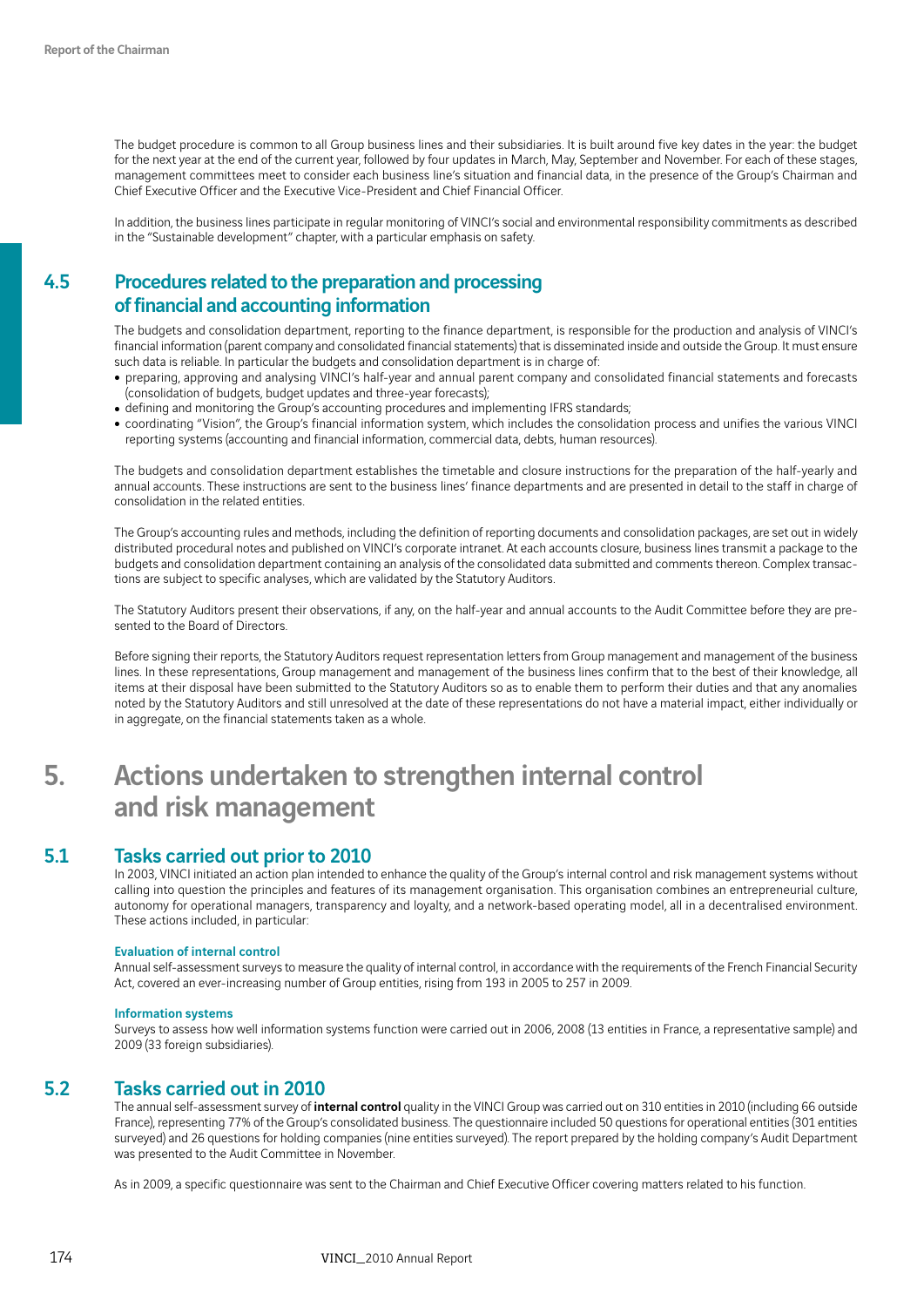Risk management was a key area of focus throughout the entire Group in 2010:

- risk maps developed in 2009 were updated and the results of meetings between the Audit Department and the executives of the principal Group entities were integrated;
- risk scorecards enabling risks to be assessed and presented in a uniform way were used during Risk Committee meetings and will be available to the finance committees and during budget updates.

The Code of Ethics and Conduct was disseminated initially via the corporate hierarchy. It was made available to all employees on VINCI's intranet on 1 February 2011.

In addition to these shared approaches, **specific actions** were carried out in the various Group entities.

At VINCI Construction, the cost control and internal audit functions are performed at the level of the divisions, due to the business line's size and the range of its activities. The holding company of the Construction business line has a streamlined staff structure, and its role is to define common rules, based on the Group's rules but adapted to the specific features of its businesses. Its role consists of monitoring the internal control programmes drawn up by the divisions (including the deployment of new IT tools or procedures), verifying their consistency and progress, and triggering audits.

As of end-2010, the divisions of VINCI Construction were VINCI Construction France, overseas France subsidiaries, Sogea-Satom (subsidiaries in Africa), CFE (Belgium), VINCI Construction Grands Projets, Central European subsidiaries, VINCI Construction Terrassement, Dodin Campenon Bernard, Entrepose Contracting, Soletanche Freyssinet and VINCI Construction UK.

At VINCI Construction France, the software used for accounting, cash management, payroll, legal affairs and key performance indicators was harmonised. At the same time, audits were carried out in the entities of two delegations (South-West and Rhône-Alpes South), as were two audits of the management control of significant construction sites (the Violay tunnel and the extension of Paris metro Line 12).

At Sogea-Satom (subsidiaries in Africa), six audits were carried out, principally in the areas of taxation, accounting and cost control. Concurrently, a programme to harmonise practices in the various countries was initiated for accounting processes, construction site monitoring and plant and equipment management.

Soletanche Freyssinet is composed of two groups that used to have their own systems, and the harmonisation process begun in 2009 was continued in 2010. Specifically, the delegation procedure and associated authorisation matrix were implemented across the whole scope of consolidation, the cash forecasting tool was fully rolled out, currency hedging was gradually introduced, and network configuration and server backup procedures were implemented in France. In addition, an IT system audit was carried out in Dubai.

VINCI Construction UK put the "VINCI plc Directors' and Senior Executives' Policies and Procedures Manual" on its intranet. Based on the risk map, specific initiatives were undertaken to reduce the most significant risks. As part of the Finance Leadership Team, VINCI plc continued to deploy its COINS management system, which was started in 2009 and now covers a majority of activities.

VINCI Construction Grands Projets developed a new corporate manual and put it on its intranet. Risk management constitutes an important part of the manual. The "Major Projects Team" training programme, which takes into account these factors, continued in 2010 when the emphasis was on systematic analysis and reporting of risks and opportunities. Other training and awareness sessions were held on topics such as quality, safety, environment and ethics. Lastly, nine project reviews were carried out during the year.

In 2010, VINCI Construction Terrassement continued to apply the internal control rules of VINCI Construction France. In addition to implementing Magellan, an integrated accounting tool common to all units, certain specific initiatives were pursued: detailed quarterly review of the accounts of the profit centres, controls carried out by the human resources and finance departments, and quality, health and safety, and environment visits.

Dodin Campenon Bernard moved forward on two important IT projects in 2010. It implemented Magellan, the integrated accounting tool, and replaced the supplier payment system so as to improve transaction security. In addition, specific initiatives were pursued. These involved essentially updating purchasing procedures and invoice circulation and validation procedures.

After deploying the management rules and new pricing software (Lauréat), the Central European subsidiaries monitored the enforcement of the procedures. Eleven audits were carried out, principally in Poland and the Czech Republic.

Entrepose Contracting distributed an internal control manual setting fundamental rules. Each subsidiary is responsible for building on this common base, depending on its specific characteristics. At the same time, audits were carried out at the head office (cash management department) and in a Romanian subsidiary (ISIS). In addition, an IT audit was organised over the entire scope of consolidation.

The Energy business line continued the work begun in previous periods. A self-assessment campaign focusing on human resources processes (56 questions) was carried out over 705 active business units, thereby supplementing the general VINCI campaign. Moreover, a complete self-assessment questionnaire (223 questions) was completed by the business units recently acquired by VINCI Energies or business units with a new executive (119 in all). During the year, 198 internal control and accounting audit tasks were carried out.